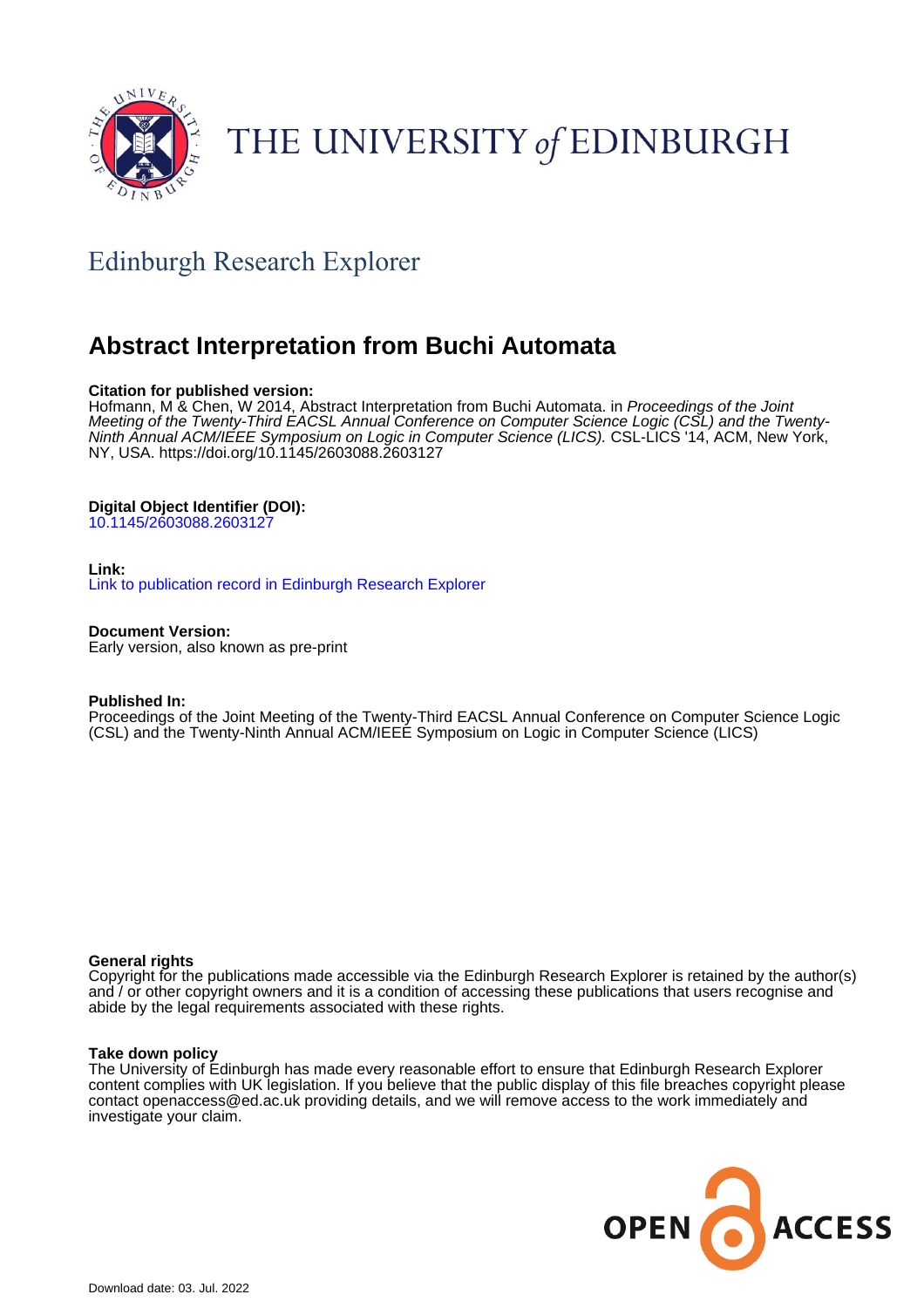## Abstract Interpretation from Büchi Automata

Martin Hofmann

LMU Munich, Germany martin.hofmann@ifi.lmu.de Wei Chen

University of Edinburgh, UK wchen2@inf.ed.ac.uk

#### Abstract

We describe the construction of an abstract lattice from a given Buchi automata. The abstract lattice is finite and has the following key properties. (i) There is a Galois connection between it and the (infinite) lattice of languages of finite and infinite words over a given alphabet. (ii) The abstraction is faithful with respect to acceptance by the automaton. (iii) Least fixpoints and  $\omega$ -iterations (but not in general greatest fixpoints) can be computed on the level of the abstract lattice.

This allows one to develop an abstract interpretation capable of checking whether finite and infinite traces of a (recursive) program are accepted by a policy automaton. It is also possible to cast this analysis in form of a type and effect system with the effects being elements of the abstract lattice.

While the resulting decidability and complexity results are known (regular model checking for pushdown systems) the abstract lattice provides a new point of view and enables smooth integration with data types, objects, higher-order functions which are best handled with abstract interpretation or type systems.

We demonstrate this by generalising our type-and-effect systems to object-oriented programs and higher-order functions.

*Categories and Subject Descriptors* Theory of computation [*Semantics and reasoning*]: Program reasoning

*Keywords* Type Systems, Type-and-Effect Systems, Temporal Properties, Liveness

### 1. Introduction

A great range of techniques and tools have been developed and studied for the prediction of program behaviours without actually running the program [8, 10, 11, 13, 25, 27]. One of them, originating from type inference in functional programming languages, is the type and effect discipline [24]. As a refinement of type systems in programming languages, types are annotated with information characterizing dynamic behaviours of programs—*effects*. As a result, a well-typed program satisfies some properties regarding its side-effects as well. This type-based technique has been used for all kinds of static analysis of programs, e.g. flow analysis [26], dependency analysis [1], resource allocation analysis [33], and amortised analysis [19, 20], etc. In particular, a type and effect system

[Copyright notice will appear here once 'preprint' option is removed.]

was developed by Grabowski et al. [16] to verify that a particular programming guideline for secure web-programming has been adhered to. Generalizing from this, one could model a programming guideline as a property of traces that a program might have, where traces are sequences of events that are issued by a certain instrumentation of the program with special event-issuing operations. This instrumentation would be part of the formalised guideline. A finite state machine would then be used to specify the set of acceptable traces. Most policies involve safety properties which can be assessed by examining finite portions of traces. In some cases, however, properties pertaining to liveness and fairness [3] can become relevant. For instance, a guideline could be that calls to appropriate logging functions must be made again and again or that event handlers should not become stuck, e.g. in the Java Swing framework.

This motivated us to investigate the possibility of using type systems in this situation as well. Our aim is not to offer new algorithms for deciding certain temporal properties or indeed to compete with the existing methods which are numerous [5, 8, 13, 25], but to extend the reach of type systems. Our solution goes, however, beyond a simple reformulation of an existing algorithm; the abstract domain based Büchi automata may well be useful in its on right and is an original contribution of this work.

For the sake of simplicity, we introduce and study a small language consisting of recursive first-order procedures and nondeterministic choices. The language explicitly allows infinite recursions. In this language, except for primitive procedures which have events as arguments, other procedures have no inputs.

We remark that in essence our language is the same as the *pushdown systems* that have been studied in detail by a number of authors [5, 29, 35].

Once a satisfactory type system for such a simple language has been found, it can be combined with known techniques [4, 28] to scale to a type system for a large fragment of Java or similar languages. Alternatively, one can use our simple language as a target of a preliminary abstraction step.

Then, we develop the Büchi type and effect system to capture correctly finite and infinite traces. Since branching is nondeterministic in our language, we can even establish a completeness result. Completeness, of course, will be lost, once we re-introduce data-dependent branching.

As a demonstration, we extend the Büchi type and effect system for this small language to a Büchi type and effect system for Featherweight Java with field update [4].

The main technical contribution of this paper is the design of an abstract domain in the sense of abstract interpretation [10, 11] based on Büchi automata or rather a mild extension of those allowing infinite as well as finite words. The proofs of soundness and completeness of the type system are based on clear-cut latticetheoretic properties of this abstraction.

As in the finitary case, this *Büchi abstraction* is based on equivalence relations on finite words generated by the policy Büchi automaton. Abstracted effects are no longer sets of such equivalence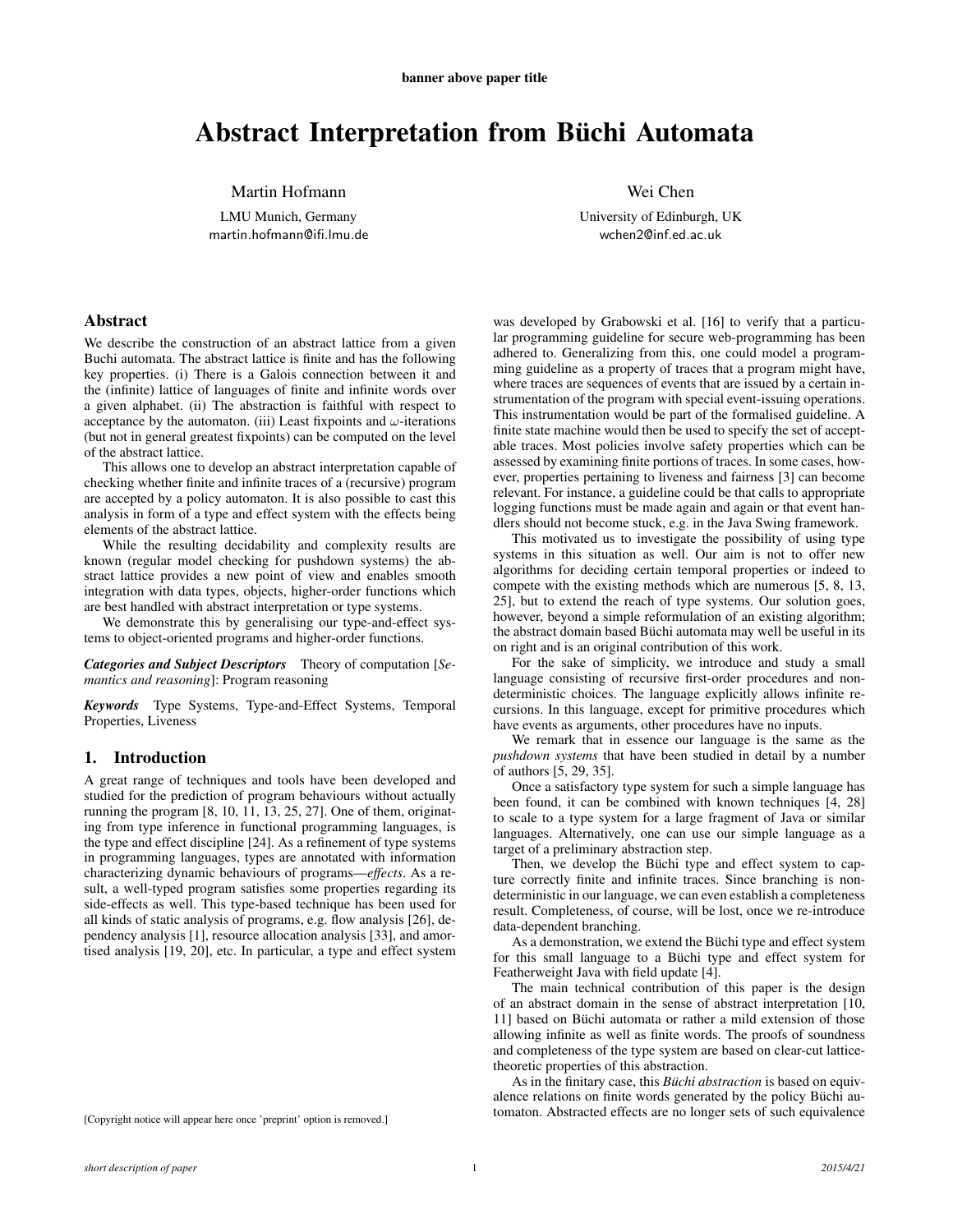classes, but rather sets of pairs of the form  $(U, V)$  with  $U, V$  classes and representing the infinitary language  $UV^{\omega}$ . While such pairs appear in Büchi's original complementation construction for Büchi automata [6] and have subsequently been used by a number of authors [12, 17, 30], they have never been used in the context of type systems and abstract interpretation.

#### 1.1 Related work

As already mentioned, our language of parameterless procedures is equivalent to pushdown systems for which model-checking of temporal properties has been extensively studied [7, 15, 29, 35]. Pushdown systems, on the other hand, are special cases of higher-order recursion systems introduced by Knapik et al. [22] and extensively studied by Ong and his collaborators, e.g. [2, 23].

The latter work [23] also casts model checking into the form of a type system. More precisely, from an alternating parity automaton a type system for higher-order recursion schemes is derived such that a scheme is typable iff its evaluation tree would be accepted by the automaton. In this way, in particular all mu-calculus definable properties of the evaluation tree become expressible. Regarding trace languages as opposed to tree properties alternating parity automata are equivalent to Büchi automata since both capture the  $(\omega-)$ regular languages. Thus for the trace language of interest here the system from loc.cit. is equal in expressive power to our type system. Moreover, Büchi automata are a well-established means for formulating specifications.

The difference is that Kobayashi and Ong's system has a much more semantic flavour not unlike the intersection type systems used to characterise strong normalisation. More concretely, the wellformedness condition for recursions in that system requires the solution of a parity game whose size is proportional to the size of the program (number of function symbols to be precise) which is known to be equivalent to model checking trees against mucalculus formulas.

Our type system, on the other hand, deviates from the standard type systems used in programming and program analysis only very slightly; instead of the usual recursion rule (which is clearly unsound in the context of liveness) we use a rule involving a type variable. No further semantic conditions need to be checked once of course the given Büchi automaton has been analysed and preprocessed. Even though the types of [23] are also based on possible transitions of a word through the automaton there are important differences, most notably the closure operation we use and the precise analysis of  $\omega$ -iteration using the Ramsey theorem. These two together allow us to precompute a finite abstract lattice that faithfully represents the concrete lattice of  $\leq \omega$ -languages. The analysis of recursive functions, whether mutual or not, thus reduces to a standard fixpoint iteration in an abstract lattice known from abstract interpretation.

Another recent work on the use of types for properties of infinite traces is [21] which embeds formulas of Linear Temporal Logic into types in the context of functional reactive programming. This work, however, relies on an encoding of linear temporal logic in first-order logic with integers, e.g., one models "the event  $x$  occurs infinitely often" as a formula like  $\forall i \exists j.x_j$  where  $x_j$  refers to that the event  $x$  issues at the time  $i$ . Dependent types are being used to turn this into a type system, but questions of inference and decidability are not considered.

Finally, we mention the work by Skalka and his coauthors which furnish type-based translations of higher-order [31] and objectoriented [32] to pushdown systems. The so obtained pushdown systems can then be fed into off-the-shelf model-checking algorithms.

The difference to our approach is that types do not contain the full information about the possible traces but only a finite abstraction which is just fine enough to decide compliance with a given policy. In this way, one may expect more succinct types, more efficient inference, and better interaction with the user. Another difference is that our approach is entirely based on type systems and abstract interpretation and as such does not rely on external model-checking software. This might make it easier to integrate our approach with certification. One can also argue that our approach is more in line with classical type and effect systems where types do not contain programs either but rather succinct abstractions akin to our effects.

## 2. Preliminaries

Let  $\Sigma$  be a finite alphabet. We write  $\Sigma^*$  for the set of finite words over  $\Sigma$ , we write  $\Sigma^{\leq \omega}$  for the set of finite and infinite words, and  $\Sigma^{\omega}$  for the set of infinite words. Finite words can be concatenated with finite or infinite words as usual and this extends to languages.

We assume that programs are instrumented with special commands issuing *events* from Σ. In this way, we can associate with each execution of a(n) (instrumented) program P a *trace* which is a word from  $\Sigma^{\leq \omega}$ . Terminating executions have finite traces (in  $\Sigma^*$ ) whereas nonterminating executions may have finite or infinite traces.

We also assume a language  $L_0 \subseteq \Sigma^{\leq \omega}$  of finite and infinite traces modelling the allowed traces. This language  $L_0$  will be represented by a finite state automaton  $\mathfrak{A}$ —the policy automaton. Writing  $L(P)$  for the language of possible (finite and infinite) traces and  $L_0 = L(\mathfrak{A})$  for the policy language we thus are interested in determining whether or not  $L(P) \subseteq L(\mathfrak{A})$ . While of course such questions are in general undecidable it becomes tractable if branches in the control flow of  $P$  are overapproximated by non-determinism or at least only depend on an appropriate finite abstraction of the data relevant in the branching conditions.

We remark that the expressive power of Büchi automata strictly subsumes the linear time mu-calculus and equals that of monadic second-order logic.

We now define a finite lattice  $\mathfrak M$  and functions

$$
\gamma : \mathfrak{M} \to \mathcal{P}(\Sigma^{\leq \omega})
$$

$$
\alpha : \mathcal{P}(\Sigma^{\leq \omega}) \to \mathfrak{M}
$$

forming a Galois connection (Theorem 2(2)).

The abstraction is faithful with respect to containment in the language of the policy automaton in the sense that  $\gamma(\alpha(L(\mathfrak{A}))) =$  $L(\mathfrak{A})$  and hence  $L \subseteq L(\mathfrak{A})$  iff  $\alpha(L) \subseteq \alpha(L(\mathfrak{A}))$  (Theorem 2(5)).

On the other hand, various language-theoretic operations can be represented faithfully on the level of the abstraction, in particular, union, concatenation, least fixpoints and  $\omega$ -iteration. These will allow us to design a type system that computes the abstraction  $\alpha(L(P))$  of a program's behaviour.

For the most part, existence of these abstract operations follows from the Galois connection; in particular, if  $\alpha \circ F = F_{\alpha} \circ \alpha$  then  $\alpha(\text{Ifp}(F)) = \text{Ifp}(F_\alpha)$ , where lfp denotes the least fixpoint,  $F_\alpha$  is the corresponding abstraction function of  $F$  and  $\circ$  denotes functional composition. A nontrivial property of our particular abstraction that does not follow from general lattice-theoretic considerations is the fact that  $\omega$ -iteration can be faithfully represented on the level of the abstractions: There is an operation  $(-)^{(\omega)} : \mathfrak{M}_* \to \mathfrak{M}$ (with M<sup>∗</sup> denoting the sublattice containing abstractions of languages of finite words) satisfying  $\alpha(L^{\omega}) = \alpha(L)^{(\omega)}$  (Theorem 4).

This then allows us to represent all the language-theoretic operations arising in the construction of  $L(P)$  on the level of the abstraction. Therefore, we can describe the behaviour of program parts directly with the abstractions of their behaviours—the abstractions become effects in a type-and-effect system or can be used for abstract interpretation directly.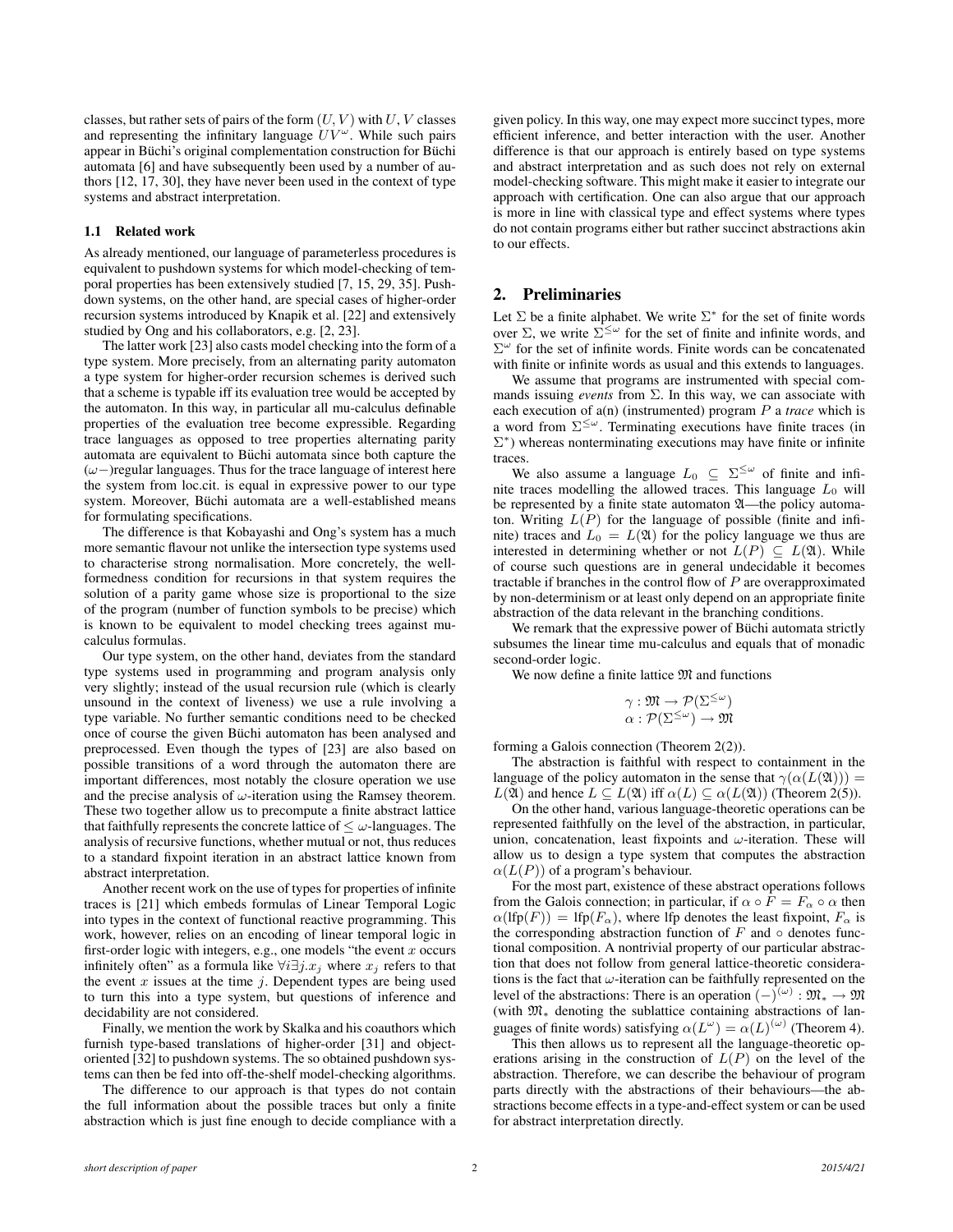## 3. Extended Büchi automata

We define a mild generalization of Büchi automata which is capable of describing languages of both finite and infinite words.

**Definition 1.** An extended Büchi Automaton is a quintuple  $\mathfrak{A} =$  $(Q, \Sigma, \delta, q_0, F)$  *where*  $Q$  *is a finite set of states,*  $\Sigma$  *is an alphabet; hereafter always required to be equal to the fixed alphabet of events;*  $\delta: Q \times \Sigma \rightarrow \mathcal{P}(Q)$  *the transition function, the initial state*  $q_0 \in Q$ , and the set  $F \subseteq Q$  of final states. The language  $L(\mathfrak{A})$  of A *is defined as: the set of all finite words by which a final state can be reached from the initial state and all infinite words admitting an infinite run (in the usual sense) which starts from the initial state and goes through final states infinitely often. Thus,* L(A) *is the union of* A*'s language when understood as a traditional NFA and its language when understood as a traditional Buchi automaton. ¨*

Note that if an extended Büchi automaton accepts an infinite word then it will also accept infinitely many prefixes of that word. This means that these automata cannot accept all unions of regular and  $\omega$ -regular languages.

Our philosophy is that an actually terminating trace could, if so desired, marked by issuing a special end event, say \$. The finite traces not ending in \$ and thus stemming from an idling computation should be understood as infinite traces which from some point on consist exclusively of invisible stuttering events, say  $\checkmark$ . Assuming further that each state has an implicit self-loop labelled  $\checkmark$  our acceptance condition for those words is subsumed by the usual Büchi condition. The following theorem summarises this.

**Theorem 1.** Let  $L_1 \subseteq \Sigma^*$  be a regular language over  $\Sigma$  and L<sup>2</sup> ⊆ (Σ∪{X}) ω *be an* ω*-regular language. Suppose furthermore that whenever*  $w \in L_1$  *and*  $w'$  *arises from*  $w'$  *by inserting*  $\checkmark$ *symbols in arbitrary positions, then*  $w' \in L_2$  *(Of course,*  $L_2$  *may contain words other than those enforced by this clause). There is* an extended Büchi automaton that accepts the language  $L_1\$\cup L_2^\vee$ where  $L_2^{\swarrow} \subseteq \Sigma^{\leq \omega}$  comprises all finite and infinite words that can *be obtained from words in*  $L_2$  *by deleting all*  $\checkmark$  -symbols.

*Proof.* Start with a Büchi automaton for  $L_2$  and replace all  $\checkmark$ edges with  $\epsilon$ -edges. This automaton viewed as an extended Büchi automaton then accepts  $L_2^{\checkmark}$ . Form a disjoint union with an NFA for  $L_1$ \$ which has the additional property that no final state has an outgoing edge so that no spurious infininite words get accepted accidentally. П

#### 3.1 Equivalence classes

Following Büchi's original work we consider equivalence relations on finite words induced by an extended Büchi automaton.

We write  $q \stackrel{w}{\leadsto} q'$  to mean that the state  $q'$  is reachable from state q by using the finite word w. Furthermore,  $q \stackrel{w}{\leadsto}_F q'$  denotes that by using the finite word w, the state  $q'$  can be reached from the state  $q$ in such a way that a final state is visited on the way. In particular,  $q \stackrel{w}{\leadsto} q'$  with  $q \in F$  or  $q' \in F$  implies  $q \stackrel{w}{\leadsto} _F q'$ . Formally, we have  $\hat{q} \stackrel{w}{\leadsto_F} q'$  iff there exists  $q'' \in F$  and  $u, v$  such that  $w = uv$  and  $q \stackrel{u}{\leadsto} q''$  and  $q'' \stackrel{v}{\leadsto} q'$ .

For nonempty words  $w, u \in \Sigma^{+}$  we define  $w \sim u$  as:

$$
\forall p, q \in Q \; . \; p \stackrel{w}{\leadsto} q \Leftrightarrow p \stackrel{u}{\leadsto} q \ \wedge \ p \stackrel{w}{\leadsto}_F q \Leftrightarrow p \stackrel{u}{\leadsto}_F q.
$$

We then extend  $\sim$  to an equivalence relation on  $\Sigma^*$  by adding  $\epsilon \sim \epsilon$ . No nonempty word is equivalent to  $\epsilon$ . We write [w] for the equivalence class of  $w \in \Sigma^*$ . Note that the quotient set  $\Sigma^*/\sim$ contains the ∼-equivalence classes consisting of nonempty words and the special class  $[\epsilon] = {\epsilon}.$ 

We can effectively represent a class  $[w]$  by the two relations on states it induces, i.e., by  $\{(q,q') | q \stackrel{w}{\leadsto} q'\}$  and  $\{(q,q') | q \stackrel{w}{\leadsto} p'$ 

 $q'$ }. Note that these relations are independent of the choice of the representative w. This also implies an upper bound on the number of classes and a fortiori that there are finitely many.

Lemma 1. *If* n *is the number of states of the policy automaton inducing*  $\sim$ , *then*  $\Sigma^*/\sim$  *has at most*  $2^{2n^2} + 1$  *elements.* 

We notice that if  $w \sim u$  and  $w' \sim u'$  then  $ww' \sim uu'$ . As a result, concatenation is well-defined on equivalence classes. Thus,  $\Sigma^+$  /  $\sim$  becomes a semigroup and  $\Sigma^*$  /  $\sim$  a monoid.

Notice, however, that monoid multiplication is not in general the same as concatenation of languages. We have  $[u][v] = [uv]$ by definition and if  $x \in [u], y \in [v]$  then  $xy \in [uv]$ , but if  $xy \in [uv]$  it need not be the case that  $x \in [u]$  and  $y \in [v]$ . On the other hand, the language-theoretic concatenation of  $[u]$  and  $[v]$ is contained in a (unique) class and this class is  $[u][v]$ . The operatorless juxtaposition for monoid multiplication is therefore to be used with some care, but on the other hand is vindicated by general mathematical practice.

The following Lemma is a straightforward consequence of standard results about Büchi automata [34].

#### Lemma 2. *Fix an extended Buchi automaton ¨* A*.*

- (a) The elements of  $\Sigma^* / \sim$  are regular languages;
- *(b)* for all *C* in  $\Sigma^*/\sim$ ,  $C \cap L(\mathfrak{A}) \neq \emptyset$  implies  $C \subseteq L(\mathfrak{A})$ ;
- *(c)* for all *C* and *D* in  $\Sigma^*/\sim$ ,  $CD^\omega \cap L(\mathfrak{A}) \neq \emptyset$  implies  $CD^\omega \subseteq$  $L(\mathfrak{A})$ ;
- *(d)* for all  $w \in \Sigma^{\leq \omega}$  there exist classes  $C, D \in \Sigma^*/\sim$  so that  $w \in CD^{\omega}$  and  $CD = C$  and  $DD = D$ .

The sets  $CD^{\omega}$  (with  $CD = C$  and  $DD = D$ ) thus behave almost like classes themselves, but an important difference is that they may nontrivially overlap. If  $CD^{\omega} \cap \overline{U}V^{\omega} \neq \emptyset$  then in general one cannot conclude  $CD^{\omega} = UV^{\omega}$ . We also remark that Ramsey's theorem is used in the proof of (d). It is actually a special case of Lemma 5 below so that we do not need to recall the proof here.

Example 1. *For a concrete example, consider the following automaton:*



*There are four equivalence classes:*  $[\epsilon]$  *and*  $[a] = (a + b)^*a$  *and*  $[b] = b^+$  and  $[ab] = (a + b)^*b - [b]$ . We have  $[a][a] = [b][a] =$  $[a\bar{b}][a] = [a]$  and  $[b][b] = [b]$  and  $[a][b] = [a][ab] = [b][ab] = [a]$  $[a\overline{b}][b] = [ab][ab] = [ab]$ . Now  $(ab)^{\omega} \in [ab][ab]^{\omega} \cap [a][a]^{\omega}$ , but  $[ab][ab]^{\omega} \neq [a][a]^{\omega}$  because  $a^{\omega} \in [a][a]^{\omega} \setminus [ab][ab]^{\omega}$ .

#### 4. Büchi Abstraction

Lemma 2 shows that given an extended Büchi automaton  $\mathfrak{A}$ , without affecting property checking, we can use sets of classes in  $\Sigma^*/\sim$ to represent languages over  $\Sigma^*$  and sets of pairs of classes  $(C, D)$ such that  $CD = C$  and  $DD = D$  to represent languages over  $\Sigma^{\leq\omega}.$ 

However, it is necessary to close such sets up under overlapping "patches"

**Definition 2.** *A pair*  $(C, D)$  *such that*  $CD = C$  *and*  $DD = D$ *is called a* patch*. One defines the extent of a patch* (C, D) *as*  $\gamma(C, D) = C D^{\omega}$ , the set of all finite and infinite words that *admit a decomposition*  $w = w_0w_1w_2...$  *such that*  $w_0 \in C$  *and*  $w_i \in D$  *for*  $i > 0$ *. The extent of a set of patches* V *is defined by*  $\gamma(\mathcal{V}) = \bigcup_{(C,D) \in \mathcal{V}} \gamma(C, D)$ *. Two patches*  $(U, V)$  *and*  $(C, D)$ *meet if*  $\gamma(U, V) \cap \gamma(C, D) \neq \emptyset$ . A set of patches V is closed if  $\gamma(C, D) \cap \gamma(V) \neq \emptyset$  *implies*  $(C, D) \in V$ *. We define the closure*  $\overline{V}$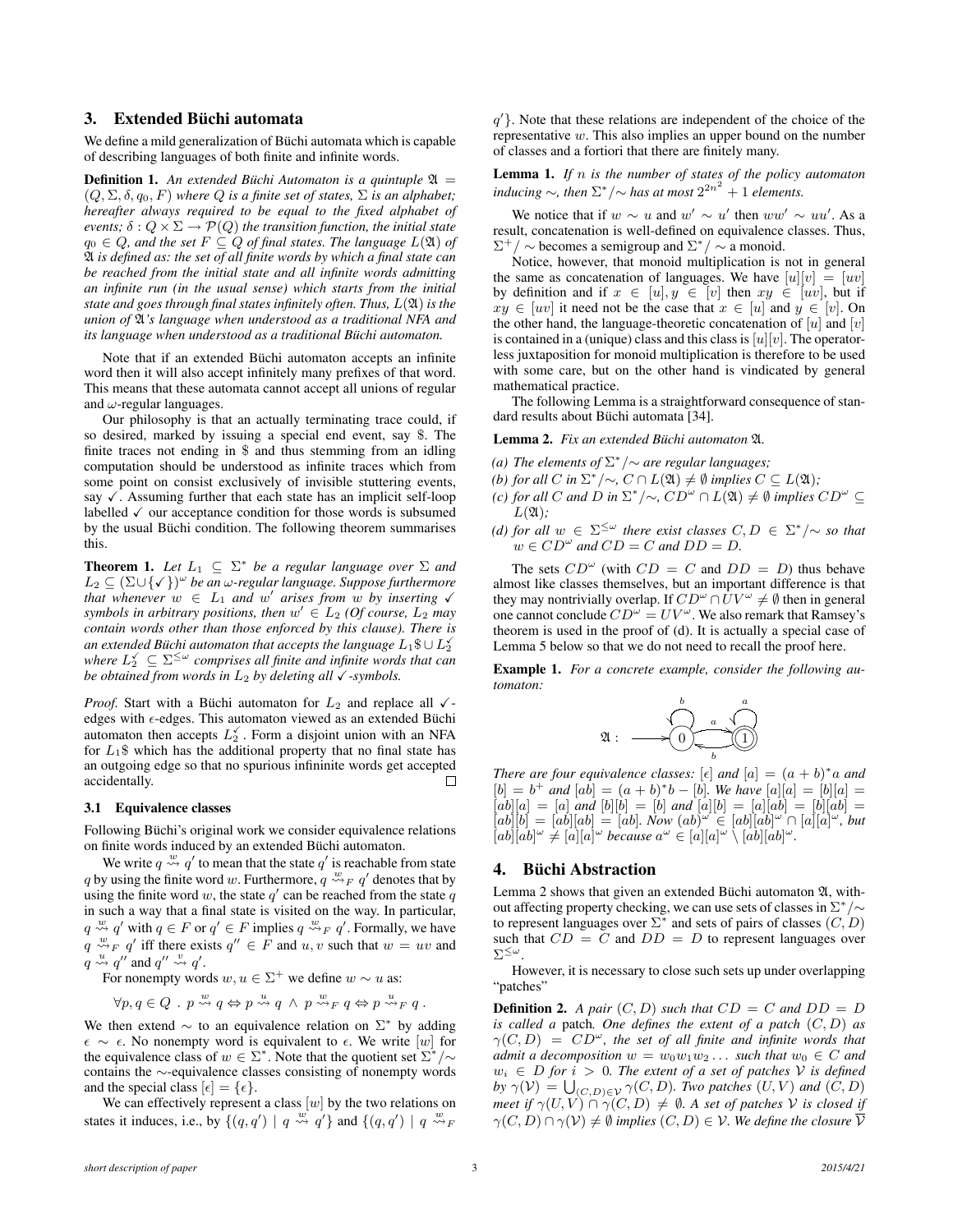*of* V *as the least closed superset of* V*. For typographical reasons, we also write*  $\sqrt{\frac{1}{r}}$  *v for the closure.* 

Notice that since there are only finitely many patches we can effectively compute the closure by successively adding patches.

We call a patch  $(U, V)$  *finitary* if  $V = [\epsilon]$  thus  $\gamma(\tilde{U}, V) \subseteq \Sigma^*$ .

Lemma 3. *The extent of a patch contains a finite word iff it is finitary. Finitary patches only contain finite words and they do not meet unless they are equal. Sets of finitary patches are always closed.*

*Proof.* No class other than  $[\epsilon]$  contains the empty word, thus a patch  $(U, V)$  with  $V \neq \lbrack \epsilon \rbrack$  contains infinite words only. The rest is obvious. П

#### 4.1 The abstract lattice

Our abstract lattice now consists of the closed sets of patches ordered by inclusion. We thus define

$$
\mathfrak{M} = \{ \mathcal{V} \mid \mathcal{V} \text{ closed} \}
$$

We also denote  $\mathfrak{M}_*$  the sublattice consisting of sets of finitary patches.

We define the abstraction function  $\alpha$  :  $\mathcal{P}(\Sigma^{\leq \omega}) \to \mathfrak{M}$  by

$$
\alpha(L) = \{ (U, V) \mid \gamma(U, V) \cap L \neq \emptyset \}
$$

In other words, to form the abstraction  $\alpha(L)$  of a language L we take the smallest closed set of patches whose extents cover L.

- Theorem 2. *1. The set* M *ordered by inclusion is a complete lattice; the sublattice* M<sup>∗</sup> *is isomorphic to the powerset lattice*  $\mathcal{P}(\Sigma^*/\!\sim).$
- *2. The abstraction function together with the concretisation function* γ *form a Galois connection between* M *and* P(Σ<sup>≤</sup><sup>ω</sup> )*:*

$$
L \subseteq \gamma(\mathcal{V}) \iff \alpha(L) \subseteq \mathcal{V}
$$

- *3.*  $\alpha(\gamma(V)) = V$  *holds for all V so we have in fact a Galois* insertion
- *4. The abstraction function preserves unions, least and greatest elements, but not in general intersections.*
- *5. If*  $\mathfrak A$  *is the underlying policy automaton then*  $L(\mathfrak A) = \gamma(\alpha(L(\mathfrak A)))$ *, hence*

$$
L \subseteq L(\mathfrak{A}) \iff \alpha(L) \subseteq \alpha(L(\mathfrak{A}))
$$

*Proof.* Closed sets are closed under union and intersection. So the lattice-theoretic operations are inherited from the powerset lattice. The second part is direct from Lemma 3.

For the Galois connection assume  $L \subseteq \gamma(V)$ . To show  $\alpha(L) \subseteq$ V it is enough to show  $(U, V) \in V$  whenever  $(U, V)$  meets L since V is closed. So suppose  $w \in \gamma(U, V)$  and  $w \in L$  for some word w. By assumption,  $w \in \gamma(\mathcal{V})$ , so w is contained in some patch  $(C, D) \in V$ . Thus, since V is closed, it must contain  $(U, V)$  as well. The converse follows directly from the obvious fact  $L \subseteq \gamma(\alpha(L)).$ 

The fact that we have a Galois insertion, as well as preservation of least elements and unions is obvious from the definitions. Preservation of the greatest element follows from Lemma 2(d).

The last part follows from Lemma 2(c).

Furthermore, the abstraction function preserves unions, least and greatest elements.

For a monotone operator  $F$  on a complete lattice  $\mathcal L$  we denote lfp its least fixpoint. As is well-known this fixpoint is given by the formula lfp(F) =  $\bigcap \{X \mid F(X) \subseteq X\}$  where  $\bigcap$  and  $\subseteq$  refer to the lattice-theoretic operations.

The following is folklore and is an easy exercise in general lattice-theoretic reasoning.

**Lemma 4.** Let  $\mathcal{L}, \mathcal{M}$  be complete lattices,  $\alpha : \mathcal{L} \rightarrow \mathcal{M}$  and  $\gamma : \mathcal{M} \to \mathcal{L}$  *form a Galois insertion, i.e., both*  $\alpha, \gamma$  *are monotone and*  $\alpha(L) \subseteq M \iff L \subseteq \gamma(M)$  *and*  $\alpha(\gamma(M)) = M$ *, then*  $\alpha$  preserves least fixpoints in the sense that if  $F : \mathcal{L} \to \mathcal{L}$  and  $F_a: \mathcal{M} \to \mathcal{M}$  are monotone and such that  $\alpha \circ F = F_a \circ \alpha$  then  $\alpha(lfp(F)) = lfp(F_a).$ 

#### 4.2 Concatenation and iteration

We will now define some operators on the abstract domain that track language-theoretic operations on  $\mathcal{P}(\Sigma^{\leq \omega})$ .

**Definition 3.** *For*  $U \in \mathfrak{M}^*$  *and*  $V \in \mathfrak{M}$  *we define their abstract concatenation by*

$$
\mathcal{U} \cdot \mathcal{V} = \bigcap \{ \{ (AC, D) \mid (A, [\epsilon]) \in \mathcal{U} \land (C, D) \in \mathcal{V} \} \} \big)
$$

**Theorem 3.** *1.* If  $\mathcal{U} \in \mathfrak{M}^*$  and  $\mathcal{V} \in \mathfrak{M}$  then  $\mathcal{U} \cdot \mathcal{V} \in \mathfrak{M}$ .

*2.*  $\alpha(L_1L_2) = \alpha(L_1) \cdot \alpha(L_2)$ .

*3. If both* U *and* V *are finitary so is* U · V*. The abstract concatenation operation is monotone.*

*Proof.* If  $(AC, D)$   $\in U \cdot V$  and  $(C, D) \in V$  then  $ACD = AC$ since  $CD = C$ .

For the second part it is easy to see from the definition and using the Galois connection that  $\alpha(L_1L_2) \subseteq \alpha(L_1) \cdot \alpha(L_2)$ .

For the converse, since  $\alpha(L_1L_2)$  is closed, it suffices to prove

$$
\{(AC, D) \mid (A, [\epsilon]) \in \mathcal{U} \land (C, D) \in \mathcal{V}\} \subseteq \alpha(L_1 L_2)
$$

So, assume  $(AC, D) \in \alpha(L_1) \cdot \alpha(L_2)$  where  $(A, \lceil \epsilon \rceil) \in \alpha(L_1)$ and  $(C, D) \in \alpha(L_2)$ . It follows that  $A \cap L_1 \neq \emptyset$ . If  $(C, D)$  meets  $L_2$  then  $(AC, D)$  meets  $L_1L_2$  and we are done. Otherwise, we can inductively assume that  $(C, D)$  meets  $(C', D') \in \alpha(L_2)$  and  $(AC', D') \in \alpha(L_1L_2)$  has already been shown. It then follows that  $(AC, D) \in \alpha(L_1L_2)$  since  $(AC, D)$  meets  $(AC', D')$ .  $\Box$ 

The third part of the lemma is direct.

We remark that since finite iteration can be defined as a least fixpoint of operations that can be tracked on the level of the abstraction it is easy to define an operator  $(-)^{(*)}$  on  $\mathfrak{M}_{*}$  so that  $\alpha(L^*) = \alpha(L)^{(*)}$  holds for  $L \subseteq \Sigma^*$ . Namely, we simply take  $\mathcal{U}^{(*)} = \text{Ifp}(\lambda \mathcal{X}. \alpha(\{\epsilon\}) \cup \mathcal{U} \cdot \mathcal{X}).$ 

The situation is different with the infinite iteration  $L^{\omega}$  of a language  $L \subseteq \Sigma^*$ . It can be expressed as a greatest fixpoint of an operator that is representable on the level of the abstraction. To wit,  $\overline{L}^{\omega}$  equals the greatest fixpoint of  $\lambda X.(L - \{\epsilon\}) \cdot X \cup G$  where  $G = L^*$  if  $\epsilon \in L$  and  $G = \emptyset$ , otherwise.

However, the abstraction does not in general preserve greatest fixpoints. For a concrete counterexample, consider the automaton from Example 1 and let  $L = \{a\}$ , we have  $\alpha(L) = \{([a], [\epsilon])\}$  and

$$
\alpha(L)^{\omega} = \{([a], [a]), ([ab], [ab])\}
$$

Yet, the greatest fixpoint of  $(\lambda \mathcal{X}.\alpha(L) \cdot \mathcal{X})$  also contains  $([ab], [b])$ .

Fortunately, it is possible to track infinite iteration on the level of the abstraction but this is a nontrivial result that again requires the use of the Ramsey theorem.

**Definition 4.** *For*  $U \in \mathfrak{M}_*$  *we define the abstract*  $\omega$ *-iteration by* 

$$
\mathcal{U}^{(\omega)} = \alpha(\gamma(\mathcal{U})^{\omega})
$$

It is clear that if it is at all possible to track  $\omega$ -iteration then this definition works but whether it is is not yet clear. We also remark that despite its seemingly nonconstructive definition  $\mathcal{U}^{(\omega)}$ can easily be computed using, e.g. Büchi nonemptiness by noticing that  $CD^{\omega} \cap U^{(\omega)}$  is  $\omega$  regular.

The required use of Ramsey's theorem is encapsulated in the following combinatorial lemma.

 $\Box$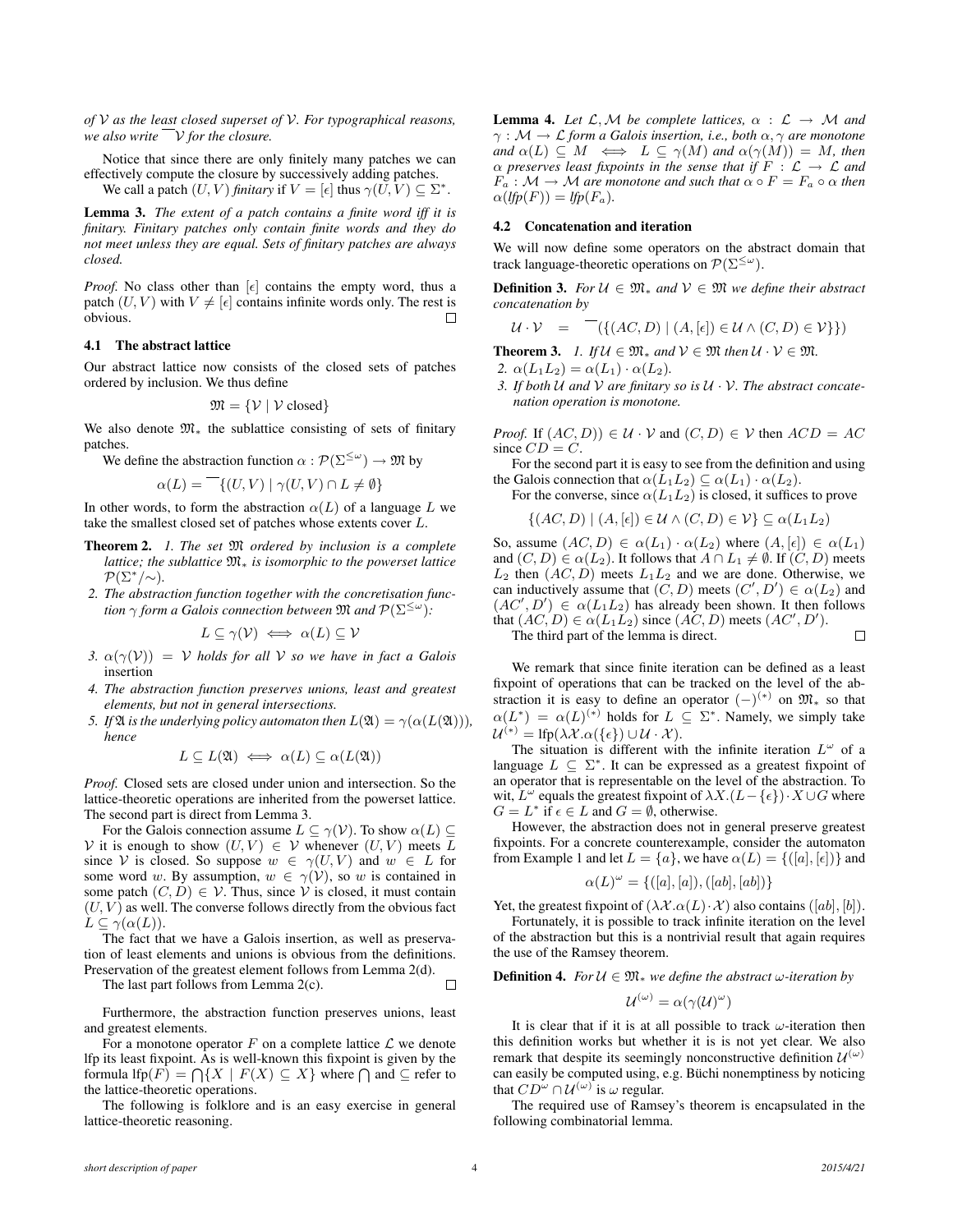**Lemma 5.** Let  $(L_i)_{i \in I}$  be a family of classes (from  $\sum^* / \sim$ ) and put  $P=\prod_{i\in I}L_i\subseteq \Sigma^{\leq\omega}$ , i.e.,  $P$  comprises finite or infinite words of  $a$  *the form*  $\overline{w}_1w_2w_3\dots$  *where*  $w_i\in L_i$  *for*  $i\geq 1.$  *There exist classes*  $U, V \in \mathcal{Q}$  where  $UV = U, VV = V$  such that  $P \subseteq UV^{\omega}$ .

*Proof.* Let  $w \in P$  and write  $w = w_1w_2w_3 \cdots w_i \cdots$  where  $w_i \in L_i$ . If w is a finite word then there exists n such that  $w_i = \epsilon$ (and  $L_i = [\epsilon]$ ) for  $i \geq n$  and we can choose  $U = L_1 \dots L_{n-1}$ and  $V = [\epsilon]$ . Otherwise, use Ramsey's theorem as in the proof of Lemma 2 to obtain a sequence of indices  $i_1$  <  $i_2$  <  $i_3$  <  $i_4$  < ... and classes  $U, V$  where  $V \neq [\epsilon]$  and  $VV = V$ ,  $UV = U$  such that  $w_1w_2...w_{i_1} \in U$ ,  $w_{i_1+1}...w_{i_2} \in V$  and  $w_{i_2+1} \ldots w_{i_3} \in V$  and so on. It follows that  $U = L_1 L_2 \ldots L_{i_1}$ and  $V = L_{i_k+1} \ldots L_{i_{k+1}}$  for  $k \geq 1$  and thus  $P \subseteq UV^{\omega}$  as required.  $\Box$ 

We are now in a position to assert the desired correctness of abstract  $\omega$ -iteration which constitutes our main technical result.

**Theorem 4.** For any  $L \subseteq \Sigma^*$  one has

$$
\alpha(L^{\omega}) = \alpha(L)^{(\omega)}
$$

*The operator*  $(-)^{(\omega)}$  *is monotone.* 

*Proof.* The direction  $\subseteq$  is direct from the definition; for the converse assume  $(U, V) \in \alpha(L)^{(\omega)} = \alpha(\gamma(\alpha(L))^{\omega})$ . Since  $\alpha(L^{\omega})$ is closed, we may without loss of generality assume that  $UV^{\omega}$   $\cap$  $\gamma(\alpha(L))^{\omega} \neq \emptyset$ . Pick  $w \in UV^{\omega} \cap \gamma(\alpha(L))^{\omega}$  and decompose  $w = w_1w_2...$  where  $w_i \in \gamma(\alpha(L))$ . Define  $L_i := [w_i]$  and apply Lemma 5 to obtain  $U', V'$  with  $\prod_i L_i \subseteq U'V'^{\omega}$ . Note that, since  $w \in P$ , we have  $UV^{\omega} \cap U'V'^{\omega} \neq \emptyset$ .

Now, since  $w_i \in \gamma(\alpha(L))$ , by the definition of  $\alpha$ , we must have that  $L_i \cap L \neq \emptyset$ . Choose  $w'_i \in L_i \cap L$ . The word  $w'_1 w'_2 \dots$  is then contained in  $L^{\omega} \cap U'V'^{\omega}$ , so  $(U', V') \in \alpha(L^{\omega})$  and, finally,  $(U, V) \in \alpha(L^{\omega})$  since  $\alpha(L^{\omega})$  is closed and  $U V^{\omega} \cap U' V'^{\omega} \neq$ ∅.

## 5. Applications

We begin by the definition of a type system for a simple language with recursive procedures and nondeterministic branching. It would be possible to include state and data-dependent branching, but since the type system we design is oblivious to those we refrain from doing so.

#### 5.1 Recursive procedures

The syntax of expressions is:  $e ::= o(a) | f | e_1; e_2 | e_1? e_2$  where  $o(a)$  is the only primitive procedure which generates an event a taken from a fixed alphabet  $\Sigma$  of events and f ranges over procedures defined by expressions. Parentheses are used to eliminate ambiguity. We assume that the operator ; is right-associative and has higher priority than the operator ?. As an example, we can define procedures f and g as:  $f = o(b)$ ?  $o(a)$ ; g and  $g =$  $f$ ;  $g$ ;  $(o(b)$ ? $o(a)$ ). Formally, thus a *program* consists of a finite set of procedure identifiers  $\mathcal F$  and for each  $f \in \mathcal F$  an expression  $e_f$  defining f where calls to procedures from  $\mathcal F$  are allowed and in particular,  $f$  may occur recursively in  $e_f$ .

From now on, we fix such a program  $\mathcal{P} = (\mathcal{F}, (e_f)_{f \in \mathcal{F}})$  and call an expression e *well-formed* if it uses calls to procedures from  $\mathcal F$  only.

Since the operator ? is non-deterministic and non-primitive procedures have no arguments, stacks and heaps are not needed at this level of abstraction.

A formal semantics is given in Appendix A. Here, we merely assume that two judgments  $e \downarrow w$  for  $w \in \Sigma^*$  and  $e \uparrow w$  for  $w \in$  $\Sigma^{\leq\omega}$  have been defined with the following intended meaning. If  $e\downarrow$ 

 $w$  holds then there exists a terminating execution of  $e$  producing the finite trace w. If  $e \uparrow w$  then there exists a non-terminating execution of  $e$  producing the finite or infinite trace  $w$ . All possible executions of e are captured by these two judgments. The judgements can be defined in a variety of ways, e.g. using inductive/coinductive definitions, by translation to pushdown systems [29], or using finite approximations. For a detailed elaboration of the third option we refer to our report [18].

## 5.2 Büchi types

A pair  $(\mathcal{U}, \mathcal{V})$  where  $\mathcal{U} \in \mathfrak{M}_*$  and  $\mathcal{V} \in \mathfrak{M}$  is called a Büchi effect. A Büchi effect approximates the traces of an expression  $e$ if whenever  $e \downarrow w$  then  $w \in \gamma(\mathcal{U})$  and if  $e \uparrow w$  then  $w \in \gamma(\mathcal{V})$ .

Intuitively, our typing judgement will derive judgements of the form  $\vdash e\&(\mathcal{U}, \mathcal{V})$  with the idea that if such judgement is derivable then  $(\mathcal{U}, \mathcal{V})$  approximates e. Given this intuition, typing rules like PRIM, IF are self-explanatory if we ignore for now the  $(\mathfrak{X})$  decorations. Rule SEQ takes the fact into account that in a sequential composition  $e_1$ ;  $e_2$  even a finite trace of  $e_1$  dominates if  $e_1$  does not terminate.

In order to overcome the obstacle with recursive procedures discussed in the introduction we need to parameterise Büchi effects with abstractions of traces (finite or infinite) of non-terminating procedures. To this end, we introduce formal expressions of the form

$$
\bigcup_{X\in\mathfrak{X}} (\mathcal{A}_X\cdot X)\,\cup\,\mathcal{B}
$$

where  $\mathfrak X$  is a finite set of variables. We use notation like  $\mathcal V(\mathfrak X)$  for such expressions.

If  $\eta$  maps variables from  $\mathfrak X$  to elements from  $\mathfrak M$  and  $\mathcal V(\mathfrak X)$  is an expression over  $\mathfrak X$  then  $\mathcal V(\eta) \in \mathfrak M$  denotes the value obtained by replacing a variable X with  $\eta(X)$  and evaluating.

We extend concatenation and union to these formal expressions in the obvious way so that in particular  $(U \cdot V)(\eta) = U \cdot (V(\eta))$ and  $(\mathcal{V}_1 \cup \mathcal{V}_2)(\eta) = \mathcal{V}_1(\eta) \cup \mathcal{V}_2(\eta)$ . By extension, we also call a pair  $(\mathcal{U}, \mathcal{V}(\mathfrak{X}))$  with  $\mathcal{U} \in \mathfrak{M}_*$  a Büchi effect.

An environment  $\Delta$  binds procedures f to pairs  $(\mathcal{U}, X)$  with  $U \in \mathfrak{M}_*$  and X a variable. A typing judgement takes the form

$$
\Delta \vdash e \& (\mathcal{U}, \mathcal{V}(\mathfrak{X}))
$$

where  $\Delta$  is an environment, e is an expression whose (nonprimitive) procedures are all bound in  $\Delta$  and  $(\mathcal{U}, \mathcal{V}(\mathfrak{X}))$  is a Büchi effect and the variables  $\mathfrak X$  are also bound in  $\Delta$ .

$$
P_{\boldsymbol{R}\boldsymbol{I} \boldsymbol{M}}
$$

$$
\frac{\Delta \vdash o(a) \& (\alpha(\lbrace a \rbrace), \emptyset)}{\Delta \vdash e_1 \& (\mathcal{U}_1, \mathcal{V}_1(\mathfrak{X}))} \qquad \Delta \vdash e_2 \& (\mathcal{U}_2, \mathcal{V}_2(\mathfrak{X}))}{\Delta \vdash e_1; e_2 \& (\mathcal{U}_1 \cdot \mathcal{U}_2, \mathcal{V}_1(\mathfrak{X}) \cup \mathcal{U}_1 \cdot \mathcal{V}_2(\mathfrak{X}))}
$$
\nIF\n
$$
\frac{\Delta \vdash e_1 \& (\mathcal{U}_1, \mathcal{V}_1(\mathfrak{X})) \qquad \Delta \vdash e_2 \& (\mathcal{U}_2, \mathcal{V}_2(\mathfrak{X}))}{\Delta \vdash e_1? e_2 \& (\mathcal{U}_1 \cup \mathcal{U}_2, \mathcal{V}_1(\mathfrak{X}) \cup \mathcal{V}_2(\mathfrak{X}))}
$$
\nCALLA\n
$$
\frac{\Delta, f \& (\mathcal{U}, X) \vdash f \& (\mathcal{U}, X)}{\Delta, f \& (\mathcal{U}, X) \vdash e_f \& (\mathcal{U}, A \cdot X \cup \mathcal{V}(\mathfrak{X} - X))}
$$
\nCALLB\n
$$
\frac{\Delta \vdash f \& (\mathcal{U}, A^{(*)} \cdot \mathcal{V}(\mathfrak{X} - X) \cup A^{(\omega)})}{\Delta \vdash f \& (\mathcal{U}, A^{(*)} \cdot \mathcal{V}(\mathfrak{X} - X) \cup A^{(\omega)})}
$$
\nFigure 1. The Riichi Type and Effect System

Figure 1. The Buchi Type and Effect System

To illustrate the remaining rules dealing with procedure, let us consider the example  $m = o(b)$  ?  $o(a); m$ . We derive the judgement

 $m\&(\alpha(a^*b), X) \vdash o(b)?o(a); m\&(\alpha(b)\cup\alpha(a)\cdot\alpha(a^*b), \alpha(a)\cdot X)$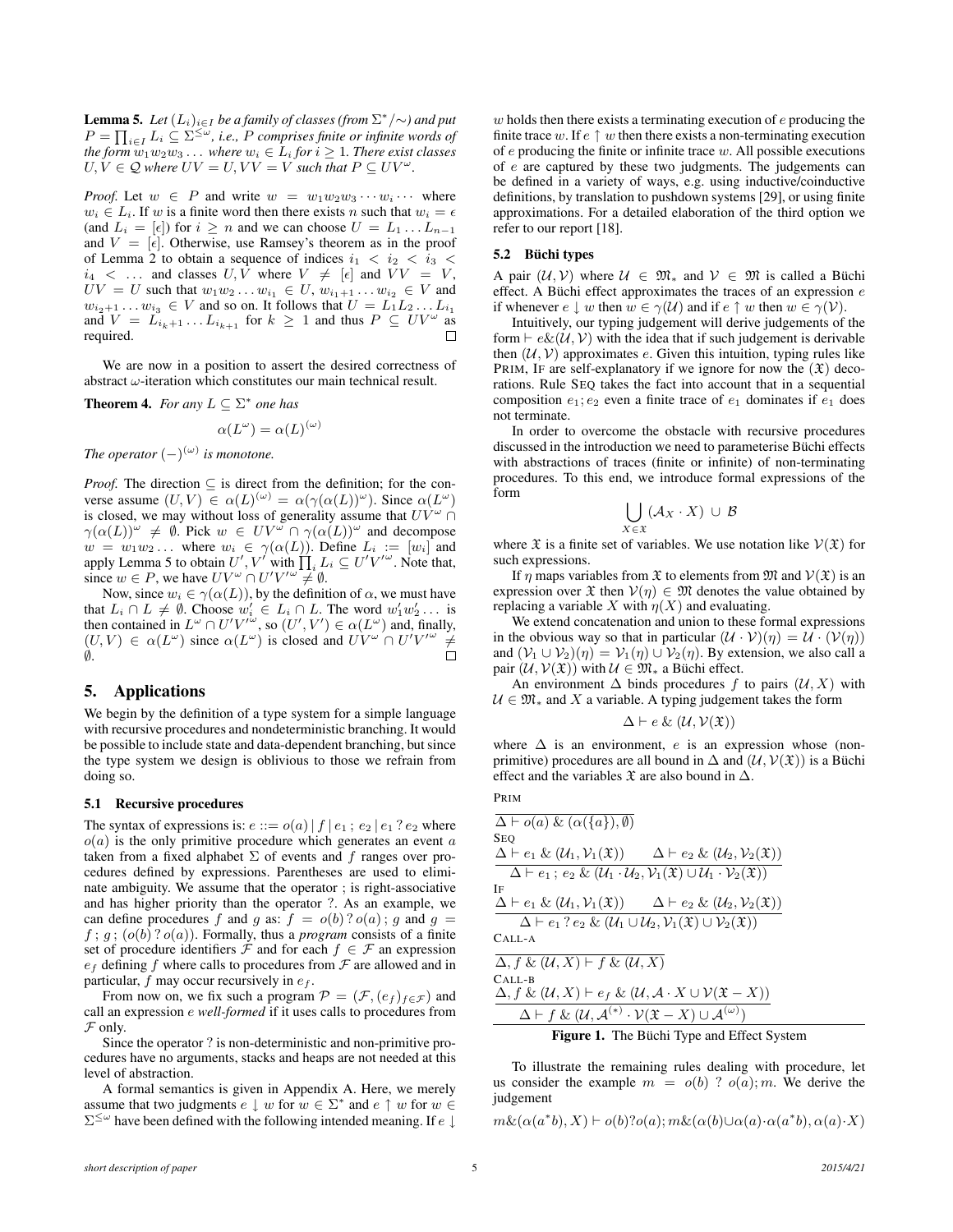where, of course,  $a^*b$  was "cleverly chosen" and will in practice be found by automatic inference. Using the fact that  $\alpha(b) \cup \alpha(a)$ .  $(\alpha(a^*b)) = \alpha(a^*b)$  and rule CALL-B we can now conclude the expected judgement

$$
\vdash m() \& (\alpha(a^*b), \alpha(a)^{(\omega)})
$$

where we may note that  $\alpha(a)^{(\omega)} = \alpha(a^{\omega})$  by Theorems 2, 3, 4, and the remark about finite iteration after the proof of Theorem 3.

In general, we can offer the following intuition for rule CALL-B. The premise says that an infinite trace of  $e_f$  will either be captured by  $V(\mathfrak{X}-X)$  or else begin with a finite prefix A followed by a call to  $f$ . Thus, an infinite trace of  $f$  will either go through the A loop a finite number of times (possible not at all) and then evolve according to  $V(\mathfrak{X} - X)$  or keep doing A forever.

Next, we formulate the soundness property of our type system.

**Definition 5.** An environment  $\Delta$  is justified if for all f &  $(\mathcal{U}, X)$ *in*  $\Delta$  *one has*  $\Delta$   $\vdash$  *e<sub>f</sub>* &  $(\mathcal{U}, \mathcal{A} \cdot X \cup \mathcal{V}(\mathfrak{X} - X))$  *for some*  $\mathcal{A} \in \mathfrak{M}_*$ *, and expression*  $V(\mathfrak{X} - X)$ *. An assignment function*  $\eta$  satisfies *an environment*  $\Delta$  *if whenever*  $f \& (\mathcal{U}, X)$  *in*  $\Delta$  *and*  $f \uparrow w$  *then*  $w \in \eta(X)$ *. We write*  $\eta \models \Delta$  *to mean that the environment*  $\Delta$  *is justified and that the assignment function* η *satisfies* ∆*.*

We can now state our soundness theorem as follows.

**Theorem 5** (Soundness). *Given an environment*  $\Delta$  *and an assignment function*  $\eta$  *such that*  $\eta$   $\models$   $\Delta$  *then whenever*  $\Delta$   $\vdash$ e &  $(U, V(\mathfrak{X}))$  *for an expression e, then we have:* e  $\downarrow w$  *implies*  $w \in U$  *and*  $e \uparrow w$  *implies*  $w \in V(\eta)$ *.* 

The proof is by induction on derivations; since we have not formally defined traces there is no point giving detail here; instead we refer to [18].

There is a corresponding completeness result. Fix for each non-primitive procedure  $f \in \mathcal{F}$  a unique variable  $X_f$ . If  $\overline{A}$  =  $(\mathcal{A}_f)_{f \in \mathcal{F}}$  is a family of finitary abstractions, i.e.,  $\mathcal{A}_f \in \mathfrak{M}_*$ , define the corresponding environment  $\Delta(\vec{\mathcal{A}})$  as to contain the bindings f &  $(A_f, X_f)$ . For each function body  $e_f$  we can now derive using the rules except the last one a unique typing  $\Delta(\vec{\mathcal{A}}) \vdash e_f \& \ldots$ . The passage from  $\vec{\mathcal{A}}$  to  $\vec{\mathcal{C}} = (\mathcal{C}_f)_{f \in \mathcal{F}}$  defines a monotone operator  $\Phi$  on the lattice  $\mathfrak{M}^{\mathcal{F}}_*$ . If  $\vec{\mathcal{B}}$  is the least fixpoint of this operator then  $\Delta(\vec{\beta})$  is justified and we get the judgements  $\Delta(\vec{\beta})$   $\vdash e_f \& (\beta_f, V(\mathfrak{X}))$ . Successive application of the last rule then gives judgements  $\vdash f \& (\mathcal{U}_f, \mathcal{V}_f)$  and a direct induction shows that in fact  $U_f = \{w \mid f \downarrow w\}$  and  $V_f = \{w \mid f \uparrow w\}$ . We have thus shown:

**Theorem 6** (Completeness). *The judgements*  $\vdash f : (\alpha({w \mid f \downarrow$  $w$ }),  $\alpha({w | f \uparrow w})$  *are derivable for each f.* 

Now, in order to certify that all traces of a given program with main entry point  $f$  are accepted by the policy automaton it suffices to derive  $\vdash f \& (\mathcal{U}, \mathcal{V})$  and to check that  $\mathcal{U} \cup \mathcal{V} \subseteq \alpha(L(\mathfrak{A})).$ 

#### 5.3 Type inference and complexity

Given that the abstract lattices and thus the set of types is finite, type inference is a standard application of well-known techniques. We therefore just sketch it here to give an idea of the complexity.

From a given program we can construct in linear time a skeleton typing derivation for the finitary effect annotations. The skeleton typing derivation contains variables in place of actual effect annotations; the number of these variables is linear in the program size. The side conditions of the typing rules then become constraints on these variables and any solution will yield a valid typing derivation. In quadratic time (assuming that  $M$  has constant size) we can then compute the least solution of these constraints using the usual iteration algorithms known from abstract interpretation. Once we have in this way obtained the finitary effect annotations we can then (in linear time) derive the infinitary ones using the  $(-)^\omega$  and infinitary concatenation operators on M.

Once the type of an expression has been found one can then check (in constant time) whether the language denoted by it is accepted by the policy automaton.

If we are interested in complexity as a function of the size of the policy automaton the situation is of course different. The important parameter here is the size of the abstract lattices since the number of iterations as well as the runtime of the algorithms for computing the abstractions of concatenation, union, infinite iteration are linear in this parameter. Lemma 1 gives a single exponential bound on the number of classes. The resulting (single-)exponential in  $n$  runtime of our algorithms is no surprise since the PSPACE-complete problem of universality of Büchi automata is easily reduced to type checking. We believe that by clever space management our algorithms can be implemented in polynomial space but we have not verified this.

On a positive note we remark that for a small policy automaton the set of classes is manageable as we see in the examples below. We also note that once the classes have been computed and the abstract functions tabulated one can then analyse many programs of arbitrary size.

#### 5.4 Extended Example

Consider the following C-like program:

0 #define TIMEOUT 65536<br>1 while (true) { while (true) { 2 int i, s;  $i = s = 0$ ; 3 while  $(i++ **TIMEOUT** & s == 0)$  {<br>4  $s = \text{auth}():$  /\*  $o(a) * /$ 4 s = auth(); /\* o(a) \*/<br>5 } /\* o(c) \*/ 5 } /\* o(c) \*/<br>6 work(); /\* o( 6 work(); /\* o(b) \*/ 7 }

We would like to verify that line 6 is executed infinitely often under the fairness assumption that the while loop 3 always terminates. To this end, we can annotate the above program by uncommenting the event-issuing commands and abstract the so annotated program as the definition:

$$
f = g
$$
;  $o(b)$ ;  $f$   $g = (o(a); g)$ ?  $o(c)$ 

We are then interested in the property "infinitely many  $b$ " assuming that "infinitely often  $c$ " (fairness) or equivalently: "infinitely many b or finitely many c." This property can be readily expressed as the following Büchi automaton:



By the definition of  $\sim$ , we have that the set Q consists of the following equivalence classes:

$$
[e] = \{e\} \qquad [a] = \{a\} \qquad [b] = \{b\} \qquad [c] = \{c\}
$$
  
\n
$$
[aa] = a^+a \qquad [ba] = (a+b)^+a - [aa]
$$
  
\n
$$
[ab] = a^+b \qquad [bb] = (a+b)^+b - [ab]
$$
  
\n
$$
[cb] = (a+c)^*c(a+c)^*b
$$
  
\n
$$
[bcb] = (a+b+c)^*c(a+b+c)^*b - [cb]
$$
  
\n
$$
[cca] = (a+c)^+c \cup (a+c)^*c(a+c)^*a
$$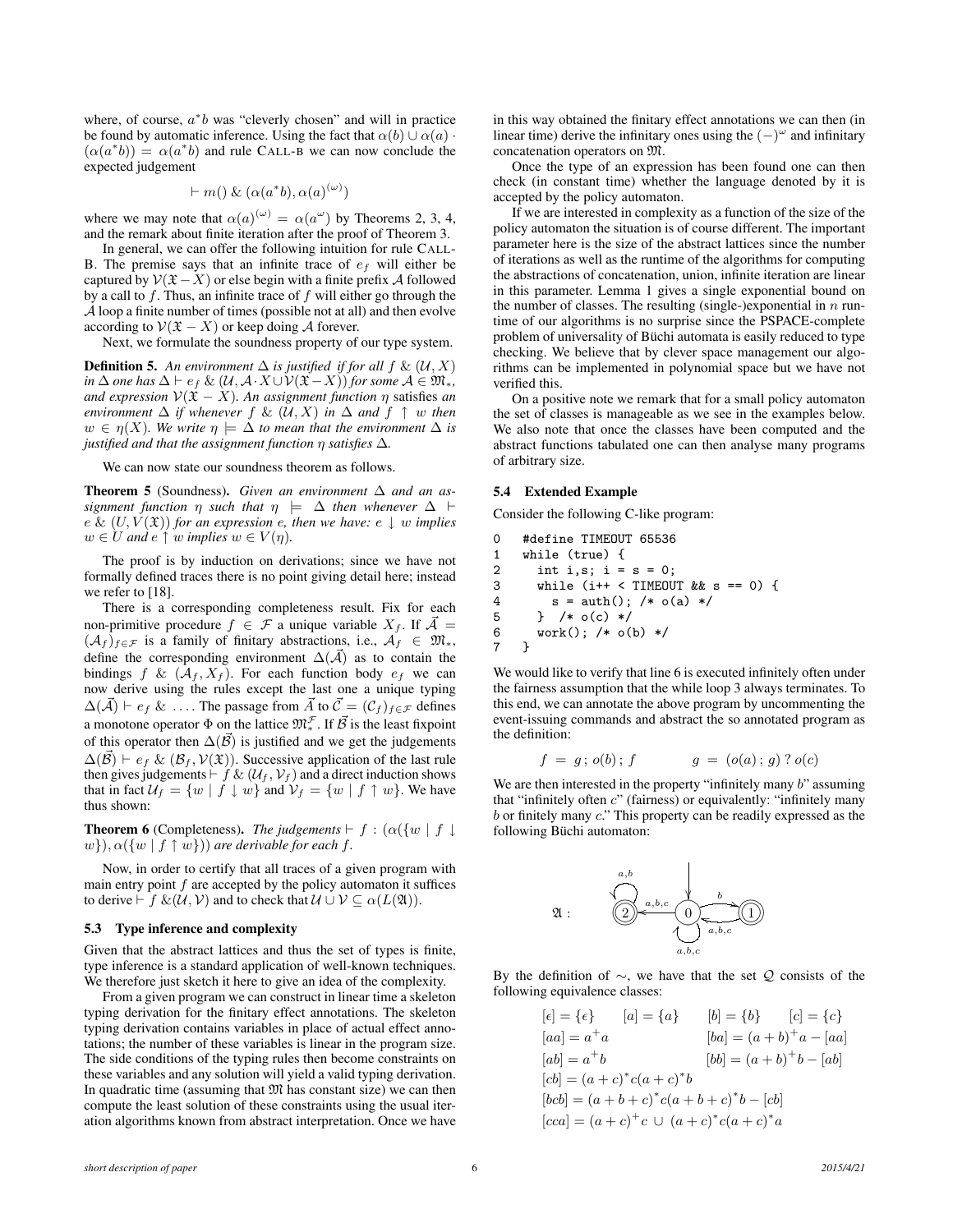$$
[bca] = (a+b+c)^{+}c \cup (a+b+c)^{*}c(a+b+c)^{*}a - [cca].
$$

Further, we have the following patches:

| $([\epsilon],[\epsilon])$ | $([a],[\epsilon])$    | $([b],[\epsilon])$                  | $([c],[\epsilon])$                   |
|---------------------------|-----------------------|-------------------------------------|--------------------------------------|
| $([aa],[\epsilon])$       | $([ba], [\epsilon])$  | $([ab], [\epsilon])$                | $([bb], [\epsilon])$                 |
| $([cb], [\epsilon])$      | $( bcb ,  \epsilon )$ | $([cca], [\epsilon])$               | $( bca ,  \epsilon )$                |
| ([aa],[aa])               | ([ba], [aa])          | ([ba], [ba])                        | ([bb], [bb])                         |
| ([bcb], [bb])             | ([bcb], [bcb])        | $(\vert cca \vert, \vert aa \vert)$ | $(\vert cca \vert, \vert cca \vert)$ |
| ([bca], [aa])             |                       | $([bca], [ba]) \ ([bca], [cca])$    | ( bca ,  bca )                       |

Then, the abstraction  $\alpha(L(\mathfrak{A}))$  comprises all patches *except* 

$$
\{([\epsilon], [\epsilon]), ([cca], [cca]), ([bca], [cca])\}
$$

By using the Büchi type and effect system, we get the effect of  $g$  as the pair:

$$
(\mathcal{U}_g, \mathcal{V}_g) = (\{ [c], [cca] \}, \{ ([aa], [aa]) \}) .
$$

The effect of f is the pair  $(\mathcal{U}_f, \mathcal{V}_f)$  given as follows:

$$
(\emptyset, \{([aa], [aa]), ([bca], [aa]), ([bcb], [bcb]), ([bca], [bca])\})
$$
.

Since  $U_f \cup V_f \subseteq \alpha(\mathfrak{A})$  the program satisfies the desired fairness property as expected.

The following two subsections provide directions for future work; the results announced there have not been completely elaborated yet. We include them to demonstrate the potential of our method for possible extensions.

#### 5.5 Region-Based Büchi Type and Effect System

We sketch an integration of the Büchi type and effect system with the region type system for Java given by Beringer et al [4]. Let us first explain why this integration is interesting and useful by an example. Considering the following fragment of Java-like code:

```
class C {
  void f (String arg);
}
```
It could be refined using two different regions  $r$  and  $r'$  with Büchi effects  $(U, V)$  and  $(U', V')$  respectively as follows:

class C@r { void f (String@X arg) & (U,V); } class C@r' { void f (String@X' arg) & (U',V'); }

Then, an object o typed C@r expects a String@X as argument to f and o.f() will exhibit a (U,V) effect. An object o1 typed C@r' expects a String@X' as argument to f and o1.f() will exhibit a  $(U', V')$  effect. In this particular case, regions denote locations at which effects are produced.

Generally, a region  $r \in Reg$  is a static abstraction of concrete locations which can be considered as a set of concrete locations. A class type  $C$  can then be equipped with a set  $R$  of regions, yielding a refined type  $C_R$  that places the constraint that its members belong to one of the regions in  $R$ . We summarize these definitions and introduce new varaiabls as follows:

$$
R, S \in \mathcal{P}(Reg) \quad C_R, \tau, \sigma \in (Cls \times \mathcal{P}(Reg)) \cup \{unit\} = Type
$$

Here, the *unit* type is introduced for typing the expression  $o(a)$ . It is easy to define the subtype relation between region-based types:  $C_R$  <:  $C'_{R'}$  if and only if  $C \preceq C' \wedge R \subseteq R'$  and to extend this definition to sequences of types as follows:

$$
\overline{\sigma} <: \overline{\sigma}' \quad \Leftrightarrow \quad |\overline{\sigma}| = |\overline{\sigma}'| \ \wedge \ \forall i \in |\overline{\sigma}| \, . \, \sigma_i <: \sigma'_i
$$

With respect to the subtype relation, the following field typings:

$$
A^{set}, A^{get} \in Cls \times Reg \times Fld \rightarrow Type
$$

assign to each field in each region-annotated class respectively a set-type which is a contravariant type for data written to the field and a get-type which is a covariant type for data read from the field. The following well-formedness conditions on  $A^{set}$  and  $A^{get}$  are imposed:

$$
A^{set}(C, r, f) \le A^{get}(C, r, f)
$$

and if  $D \preceq C$ , then

$$
A^{set}(C,r,f) <: A^{set}(D,r,f) \land A^{get}(D,r,f) <: A^{get}(C,r,f)
$$

Given a Büchi automaton  $\mathfrak{A}$ , let  $\mathcal{M}_*$  and  $\mathcal{M}_{\leq \omega}$  be the Büchi abstractions for  $\Sigma^*$  and  $\Sigma^{\leq \omega}$  respectively, as defined in Section 4. We define effects as:  $Eff = \mathcal{M}_* \times \mathcal{M}_{\leq \omega}$ . Then, the following typing rule:

$$
M \in Cls \times Reg \times Fld \rightarrow \overline{Typ} \times Type \times Eff
$$

assigns to each method in each region-annotated class a functional type with an effect. The subtype relation

$$
\overline{\sigma} \overset{(\mathcal{U},\mathcal{V})}{\longrightarrow} \tau \quad <: \quad \overline{\sigma}' \overset{(\mathcal{U}',\mathcal{V}')}{\longrightarrow} \tau'
$$

between effect annotated functional types is defined as:

$$
\overline{\sigma}' <: \overline{\sigma} \ \wedge \ \tau <: \tau' \ \wedge \ \mathcal{U} \subseteq \mathcal{U}' \ \wedge \ \mathcal{V} \subseteq \mathcal{V}'
$$

That is, the input type is contravariant and the output type is covariant. The well-formedness condition on M is:

 $D \preceq C \Rightarrow M(D, r, m) \prec M(C, r, m)$ 

for all classes, regions, and methods.

With the above definitions, combinined with the type and effect system given in Section 4, we arrive at the region-based Büchi type and effect system as follows:

T-SUB 
$$
\frac{\tau <:\tau' & \mathcal{U} \subseteq \mathcal{U'} & \mathcal{V}(\mathfrak{X}))}{\Gamma \vdash_{\mathfrak{A}} e : \tau' \& (\mathcal{U}, \mathcal{V'}(\mathfrak{X}))}
$$
\nT-PRIM 
$$
\frac{\tau \leftrightarrow \tau' \& (\mathcal{U}', \mathcal{V'}(\mathfrak{X}))}{\Gamma \vdash_{\mathfrak{A}} o(a) : \text{unit} \& (\alpha_*(\{a\}), \emptyset)}
$$
\nT-NULL 
$$
\frac{\tau \vdash_{\mathfrak{A}} o(a) : \text{unit} \& (\alpha_*(\{a\}), \emptyset)}{\Gamma \vdash_{\mathfrak{A}} null : C_{\emptyset} \& (\alpha_*(\{\epsilon\}), \emptyset)}
$$
\nT-VAR 
$$
\frac{\tau}{\Gamma, x : \tau \vdash_{\mathfrak{A}} x : \tau \& (\alpha_*(\{\epsilon\}), \emptyset)}
$$
\nT-NEW 
$$
\frac{\forall r \in R \cdot A^{get}(C, r, f) <:\tau}{\Gamma, x : C_R \vdash_{\mathfrak{A}} x : f : \tau \& (\alpha_*(\{\epsilon\}), \emptyset)}
$$
\nT-SET 
$$
\frac{\forall r \in R \cdot \tau <:\ A^{set}(C, r, f)}{\Gamma, x : C_R, y : \tau \vdash_{\mathfrak{A}} x : f : \tau \& (\alpha_*(\{\epsilon\}), \emptyset)}
$$
\nT-SET 
$$
\frac{\forall r \in R \cdot \tau <:\ A^{set}(C, r, f)}{\Gamma, x : C_R, y : \tau \vdash_{\mathfrak{A}} x : f : \neg y : \tau \& (\alpha_*(\{\epsilon\}), \emptyset)}
$$
\nT-CALL 
$$
\frac{\forall r \in R \cdot \overline{\sigma_r} \xrightarrow{(u_r, \mathcal{V}_r)} \tau_r}{\Gamma, x : C_R, \overline{y} : \overline{\sigma} \vdash_{\mathfrak{A}} x \cdot m(\overline{y}) : \tau \& (\mathcal{U}, \cup_{r \in R} \{X_r\})}
$$
\nT-F
$$
\frac{\Gamma \vdash_{\mathfrak{A}} e_1 : \tau_1 \& (\mathcal{U}_1, \mathcal{V}_1(\mathfrak{X}))}{\Gamma, x : \tau_1 \vdash_{\mathfrak
$$

The typing judgement for expressions e is

T-LE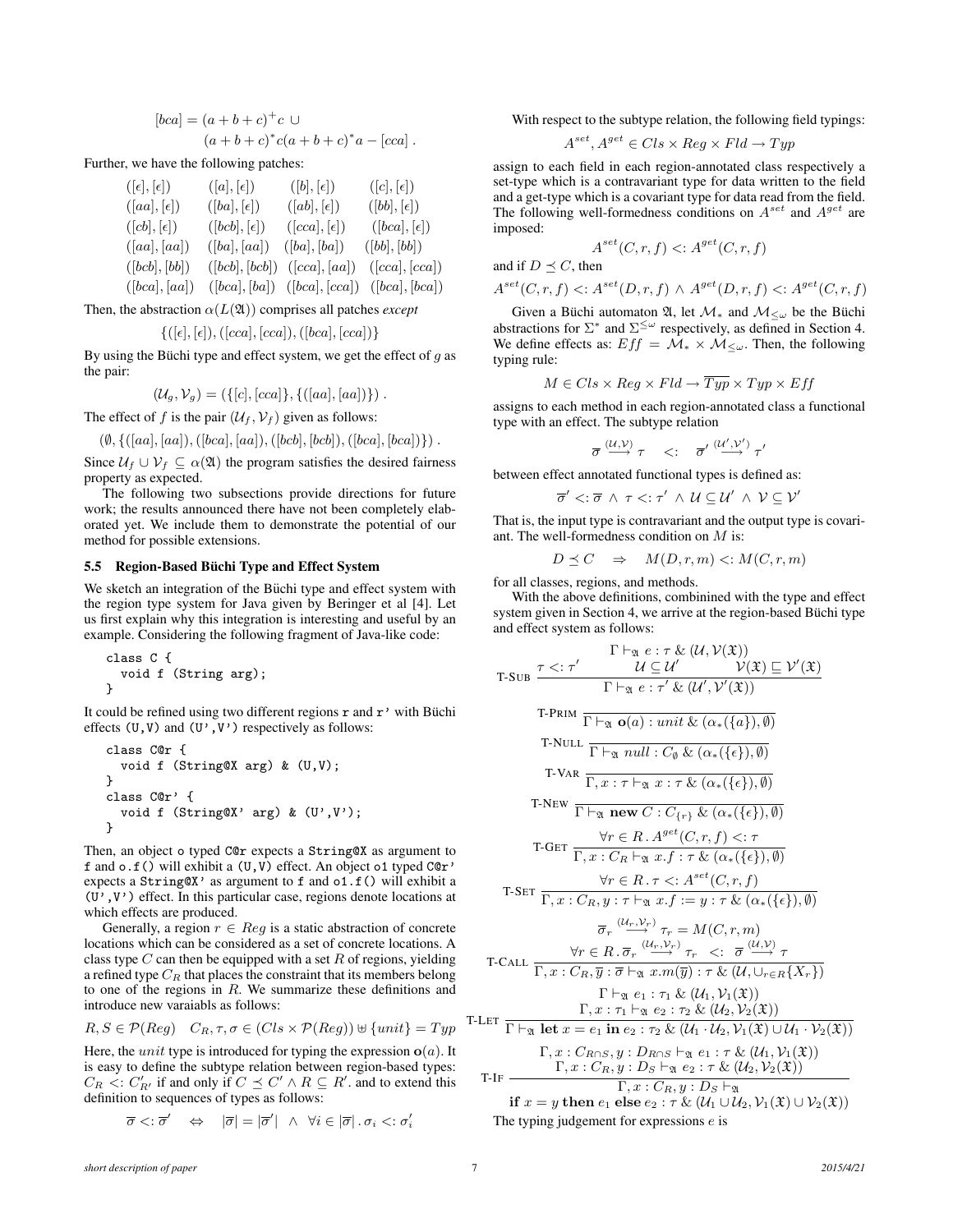$$
\Gamma \vdash_{\mathfrak{A}} e : \tau \& (\mathcal{U}, \mathcal{V}(\mathfrak{X}))
$$

with  $\Gamma$  the type environment,  $\mathfrak A$  the policy Büchi automaton,  $\tau$  the type of e, U the set of finite traces, and  $V(\mathfrak{X})$  the expression for T-REC infinite traces. Definition

$$
\mathcal{V}(\mathfrak{X}) \sqsubseteq \mathcal{V}'(\mathfrak{X}) \quad \Leftrightarrow \quad \forall \eta \in \mathfrak{X} \to \mathcal{M}_{\leq \omega} \cdot \mathcal{V}(\eta) \subseteq \mathcal{V}'(\eta)
$$

is used in the rule T-SUB. Notice that in Section 4, there are two typing rules for function calls. That is, one rule is used to directly get the effect if the effect has been assumed in the environment and another rule is used to derive the effect with an effect assumption added into the environment. However, in order to integrate with region-based type systems, in our region-based Büchi type and effect system, we only use the rule T-CALL. That is, the set  $U$  of finite traces is taken from the declarations of finite traces in M. As for the set of infinite traces, we only put a set of placeholders  $X_r$ . Notice that for different methods in different classes these placeholders range over  $\mathfrak X$  and are indexed by their regions.

Further, a program  $P$  is well-typed if and only if for all classes  $C$ , regions  $r$ , and methods  $m$  such that

$$
mtable(C,r,m) = (\overline{x},e) \ \wedge \ M(C,r,m) = \overline{\sigma}_r \stackrel{(U_r,V_r)}{\longrightarrow} \tau_r
$$

the following typing:

$$
this: C_{\{r\}}, \overline{x} : \overline{\sigma} \vdash e : \tau \& (\mathcal{U}, \mathcal{A}_r \cdot X_r \cup \mathcal{V}(\mathfrak{X} - \{X_r\}))
$$

is derivable and there is an assignment  $\eta : \mathfrak{X} \to \mathcal{M}_{\leq \omega}$  satisfying:

$$
\eta(X_r) = \mathcal{A}_r^* \cdot \mathcal{V}(\eta) \cup \mathcal{A}_r^\omega \ \wedge \ \mathcal{V}_r \supseteq \eta(X_r)
$$

That is, a program is well-typed if and only if the constraints produced by the region-based Büchi type and effect system are satisfiable with respect to region-based type and effect declarations for all classes, all regions and all methods defined in this program.

#### 5.6 Higher-order functions

We extend our language with parameters and higher-order functions so that terms are now given by the grammar:

$$
e ::= x | x ? y | o(a) | x ; y | let x = e_1 in e_2 | rec f x.e
$$

where  $x$  ranges over variables. We still do not model basic types and thus use nondeterministic choice in place of variables. The primitive event-issuing commands are as before. As in the previous section, we assume let-normal-form.

The construct *rec* f x.e stands for a recursive function with argument x, body e, and recursive call f. For example, rec f  $x.o(a)$  ?  $x$ ; f denotes a function which runs its argument  $x$  an undetermined number of times followed by an  $a$  event or else runs  $x$  ad infinitum. Of course, as before, we understand the non-determinism as arising from the abstraction of concrete data.

We now use a type-and-effect system with types given by the following grammar:

$$
\tau ::= unit \mid \bigwedge_{i \in I} \tau_1 \xrightarrow{\epsilon_i} \tau_2
$$

where I is a finite index set and the  $\epsilon_i$  are Büchi effects (with variables as before). A typing context  $\Gamma$  binds variables to types; the typing judgement takes the form

$$
\Gamma \vdash e : \tau \And \epsilon
$$

and expresses that given the bindings in  $\Gamma$  the evaluation of expression has effect  $\epsilon$  and—if it terminates—produces a result of type  $\tau$ . The typing rules are standard except for the following recursion rule where the premise is supposed to hold for each  $i \in I$  and the variable X should not appear in any of  $\Gamma$  and the  $\tau_i, \tau'_i$ .

$$
\frac{\Gamma, x:\tau_i, f: \bigwedge_{i \in I} \tau_i \stackrel{(\mathcal{U}_i, \mathcal{A}_i \cdot \mathcal{X} \cup \mathcal{B}_i)}{\longrightarrow} \tau_i' \vdash e: \tau_i' \& (\mathcal{U}_i, \mathcal{A}_i \cdot \mathcal{X} \cup \mathcal{B}_i)}{\Gamma \vdash \textit{rec} \ x \ f.e: \bigwedge_{i \in I} \tau_i \stackrel{(\mathcal{U}_i, \mathcal{A}_i^{(*)} \mathcal{B}_i \cup \mathcal{A}_i^{(\omega)})}{\longrightarrow} \tau_i' \ \& ([\epsilon], [\epsilon])}
$$

We will give details including a formal statement and proof of type soundness and applications in a future paper.

## 6. Conclusions

We have shown how to obtain a finite abstraction of the lattice of languages of finite and infinite words over a fixed alphabet. The abstraction is parametrized by a fixed Büchi automaton formalising a desired policy. We have shown that the abstraction is fine enough to retain all relevant information for deciding whether or not the traces of a given program would be accepted by the policy automaton. We have also shown how the language-theoretic operations of union, concatenation, least-fixed point, Kleene star, and, finally  $\omega$ -iteration can be adequately represented on the level of the abstraction.

As an application of these results, We have developed a typeand-effect system for capturing possibly infinite traces of recursively defined first-order procedures. The type-and-effect system is sound and complete with respect to inclusion of traces in a given Büchi ("policy") automaton. The effect annotations are from a finite set that can be effectively computed from the Büchi automaton. Type inference using constraint solving is thus possible. We emphasize that the resulting ability to decide satisfaction of temporal properties of traces is not claimed as a new result here; since it has long been known in the context of model checking. The novelty lies in the presentation as a type and effect system that follows the standard pattern of such systems. As we explain below, this opens the way for smooth integration with existing type-theoretic technology.

We have shown how the type system allows to express nontrivial fairness properties arising from the abstraction of loops that are known to terminate. We have sketched extensions of our simple type system to class-based object-oriented languages and also, albeit more briefly, with higher-order functions.

## A. Trace Semantics

Let  $\Sigma^{\leq \omega}$  be the set of all finite and infinite sequences generated from the set  $\Sigma$  of primitive events. We call an element w in  $\Sigma^{\leq \omega}$  a *trace*. Given traces w and u, we define the concatenation  $w \cdot u$  as: wu if  $w \in \Sigma^*$  and w if  $w \in \Sigma^{\omega}$  where  $\Sigma^*$  and  $\Sigma^{\omega}$  are respectively sets of all finite and infinite sequences over  $\Sigma$ . So,  $\Sigma^{\leq \omega} = \Sigma^* \cup \Sigma^{\omega}$ and  $\Sigma^* = \Sigma^+ \cup \{\epsilon\}$ . As usual, we may write ww instead of w $\cdot u$ . We are concerned with finite prefixes of the trace generated by a given expression. We call them *observed traces*. Notice that all observed traces are in  $\Sigma^*$ . Let  $e_f$  be the definition (a well-formed expression) of  $f$ . The observed trace semantics is given in Figure 2. We write

| $o(a) \Downarrow a$                | $o(a) \nightharpoonup a$   | $e_f \Downarrow w$<br>$f \Downarrow w$<br>$e \uparrow \epsilon$ | $e_f \nightharpoonup w$<br>$f \uparrow w$ |
|------------------------------------|----------------------------|-----------------------------------------------------------------|-------------------------------------------|
| $e_1\Downarrow w$                  | $e_2 \Downarrow u$         | $e_2\,\Uparrow\, u$                                             | $e_1 \nightharpoonup w$                   |
| $e_1$ ; $e_2 \Downarrow w \cdot u$ | $e_1 \Downarrow w$         | $e_1$ ; $e_2 \uparrow w \cdot u$                                | $e_1$ ; $e_2 \uparrow w$                  |
| $e_1 \Downarrow w$                 | $e_2 \Downarrow w$         | $e_1 \nightharpoonup w$                                         | $e_2 \uparrow w$                          |
| $e_1$ ? $e_2 \Downarrow w$         | $e_1$ ? $e_2 \Downarrow w$ | $e_1$ ? $e_2 \uparrow w$                                        | $e_1$ ? $e_2 \uparrow w$                  |

Figure 2. The Observed Trace Semantics

 $e \Downarrow w$  to mean that the finite trace generated by  $e$  is  $w$ . In particular,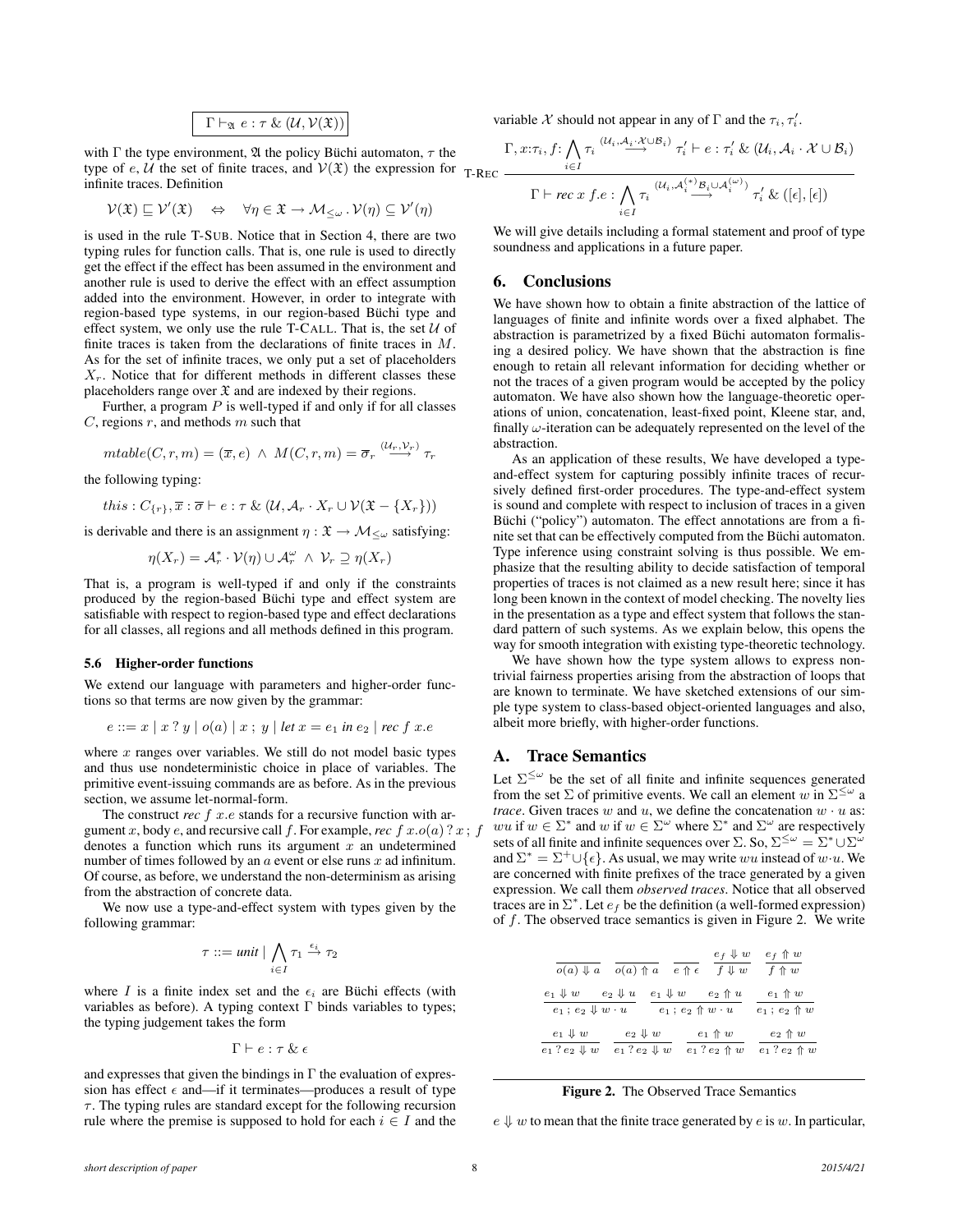e terminates. We write  $e \, \uparrow\, w$  to mean that w is a finite prefix of the trace generated by e. Let the notation  $u \preccurlyeq w$  denote that u is a finite prefix of w. We have: if  $e \Downarrow w$  or  $e \Uparrow w$ , then for all  $u \preccurlyeq w$ ,  $e \uparrow u$ .

We now turn to define infinite traces of non-terminating programs. Unfortunately, the observed trace semantics does not contain enough information for this. Let us consider the following definitions:  $f = o(a)$ ,  $g = (o(a); h)$  ?  $o(a)$ , and  $h = h$ . Notice that the observed traces of  $f$  and  $q$  are exactly the same. However, the procedure g has a path leading to an unproductive infinite recursion  $h$  while  $f$  is non-recursive. In order to fix this problem, let us introduce the extended set  $\Sigma \cup {\checkmark}$  of events and use  $(\Sigma \cup {\checkmark})^{\leq \omega}$  for the set of all *extended traces*. The *observed extended trace semantics* is same as the observed trace semantics except for the rule for function application in which a  $\checkmark$  -event is automatically generated. That is,  $\frac{e_f \hat{w}}{f \hat{w}}$ . The specific symbol  $\checkmark$  is added to the beginning of trace  $w$  of  $e_f$ . By doing this, unproductive infinite recursions can be distinguished from productive cases by observed extended traces  $\checkmark^*$ .

For all observed extended traces w, let  $\theta(w)$  denote the trace obtained from  $w$  by removing all  $\checkmark$  s. Based on the observed extended trace semantics, we define trace semantics as follows.

Definition 6 (Trace Semantics). *For all expressions* e *and extended traces*  $w$  *in*  $(\Sigma \cup \{\checkmark\})^{\leq \omega}$ ,

$$
e \downarrow w \equiv \exists w' \in (\Sigma \uplus \{\checkmark\})^* \cdot e \Downarrow w' \land w = \theta(w');
$$
  

$$
e \uparrow w \equiv \exists w' \in (\Sigma \uplus \{\checkmark\})^{\omega} \cdot (\forall u \preccurlyeq w' \cdot e \Uparrow u) \land w = \theta(w').
$$

*We say w is a trace of e if*  $e \downarrow w$  *or*  $e \uparrow w$ *.* 

Notice that if  $e \downarrow w$ , then w is in  $\Sigma^*$  and all executions of e terminate. If  $e \uparrow w$ , then w is in  $\Sigma^{\leq \omega}$  and all executions of e do not terminate. In our definition of trace semantics, the symbol  $\checkmark$ is introduced to distinguish finite traces generated by terminating programs and non-terminating programs. When the trace semantics is well-defined, we remove all  $\checkmark$  s.

We remark that this way of defining the semantics is one of several possibilities; alternatives would consist of using a small step operational semantics or a coinductive definition. For instance, Cousot et al [9] define a generalization of structured operational semantics ( $G^{\infty}$ SOS), is used to describe the finite and infinite executions of programs. At the end of the day we need to define the two judgements  $e \downarrow w$  meaning that  $e$  terminates with trace  $w$  so, necessarily  $w \in \Sigma^*$  and  $e \uparrow w$  meaning that e does not terminate (runs forever) and its trace is  $w$ . In this case,  $w$  may either be an infinite word  $(w \in \Sigma^{\omega})$  or a finite word  $(w \in \Sigma^*)$  in which case e's evaluation gets stuck in an infinite loop but e does not output events during this loop.

An important fine point is that at our level of abstraction programs have a finite store which means that by König's lemma "arbitrarily long" and "infinitely long" coincide. In a language allowing the nondeterministic selection of integers we could write a program that admits traces (outputting  $\alpha s$ ) of any finite length but not having an infinite trace. Then, our trace semantics would erroneously ascribe the trace  $a^{\omega}$  to such a program. But, fortunately, in our situation this does not occur. As a result, for some language extensions, one may need to consider more complicated formal definitions of trace semantics. This would, however, have no influence on the type system we define and only very little influence on correctness proofs.

### Acknowledgments

This research is supported by the DFG-funded project "Verification of polymorphic noninterference for mobile code" (PolyNI).

#### References

- [1] M. Abadi, A. Baneriee, N. Heintze, and J. G. Riecke. A core calculus of dependency. In A. W. Appel and A. Aiken, editors, *POPL*, pages 147–160. ACM, 1999. ISBN 1-58113-095-3.
- [2] K. Aehlig, J. G. de Miranda, and C.-H. L. Ong. The monadic second order theory of trees given by arbitrary level-two recursion schemes is decidable. In P. Urzyczyn, editor, *TLCA*, volume 3461 of *Lecture Notes in Computer Science*, pages 39–54. Springer, 2005. ISBN 3- 540-25593-1.
- [3] B. Alpen and F. B. Schneider. Recognizing safety and liveness. *Distributed Computing*, 2(3):117–126, 1987.
- [4] L. Beringer, R. Grabowski, and M. Hofmann. Verifying pointer and string analyses with region type systems. *To appear in Computer Languages, Systems and Structures*, 2013.
- [5] A. Bouajjani, J. Esparza, and O. Maler. Reachability analysis of pushdown automata: Application to model-checking. In A. W. Mazurkiewicz and J. Winkowski, editors, *CONCUR*, volume 1243 of *Lecture Notes in Computer Science*, pages 135–150. Springer, 1997. ISBN 3-540-63141-0.
- [6] J. R. Büchi. On a decision method in restricted second order arithmetic. In *Proc. Congress on Logic, Method, and Philosophy of Science*, pages 1–12, Stanford, CA, USA, 1962. Stanford University Press.
- [7] O. Burkart and B. Steffen. Model checking the full modal mu-calculus for infinite sequential processes. *Theor. Comput. Sci.*, 221(1-2):251– 270, 1999.
- [8] E. M. Clarke, O. Grumberg, S. Jha, Y. Lu, and H. Veith. Counterexample-guided abstraction refinement. In Emerson and Sistla [14], pages 154–169. ISBN 3-540-67770-4.
- [9] P. Cousot and R. Cousot. Inductive definitions, semantics and abstract interpretation. In R. Sethi, editor, *POPL*, pages 83–94. ACM Press, 1992. ISBN 0-89791-453-8.
- [10] P. Cousot and R. Cousot. Abstract interpretation: A unified lattice model for static analysis of programs by construction or approximation of fixpoints. In R. M. Graham, M. A. Harrison, and R. Sethi, editors, *POPL*, pages 238–252. ACM, 1977.
- [11] P. Cousot and R. Cousot. Abstract interpretation frameworks. *J. Log. Comput.*, 2(4):511–547, 1992.
- [12] C. Dax, M. Hofmann, and M. Lange. A proof system for the linear time µ-calculus. In S. Arun-Kumar and N. Garg, editors, *FSTTCS*, volume 4337 of *Lecture Notes in Computer Science*, pages 273–284. Springer, 2006. ISBN 3-540-49994-6.
- [13] E. A. Emerson and E. M. Clarke. Characterizing correctness properties of parallel programs using fixpoints. In J. W. de Bakker and J. van Leeuwen, editors, *ICALP*, volume 85 of *Lecture Notes in Computer Science*, pages 169–181. Springer, 1980. ISBN 3-540-10003-2.
- [14] E. A. Emerson and A. P. Sistla, editors. *Computer Aided Verification, 12th International Conference, CAV 2000, Chicago, IL, USA, July 15- 19, 2000, Proceedings*, volume 1855 of *Lecture Notes in Computer Science*, 2000. Springer. ISBN 3-540-67770-4.
- [15] J. Esparza, D. Hansel, P. Rossmanith, and S. Schwoon. Efficient algorithms for model checking pushdown systems. In Emerson and Sistla [14], pages 232–247. ISBN 3-540-67770-4.
- [16] R. Grabowski, M. Hofmann, and K. Li. Type-based enforcement of secure programming guidelines - code injection prevention at sap. In G. Barthe, A. Datta, and S. Etalle, editors, *Formal Aspects in Security and Trust*, volume 7140 of *Lecture Notes in Computer Science*, pages 182–197. Springer, 2011. ISBN 978-3-642-29419-8.
- [17] M. Heizmann, N. D. Jones, and A. Podelski. Size-change termination and transition invariants. In R. Cousot and M. Martel, editors, *SAS*, volume 6337 of *Lecture Notes in Computer Science*, pages 22–50. Springer, 2010. ISBN 978-3-642-15768-4.
- [18] M. Hofmann and W. Chen. Büchi Types for Infinite Traces and Liveness. 2014. Technical report uploaded to arxiv.org.